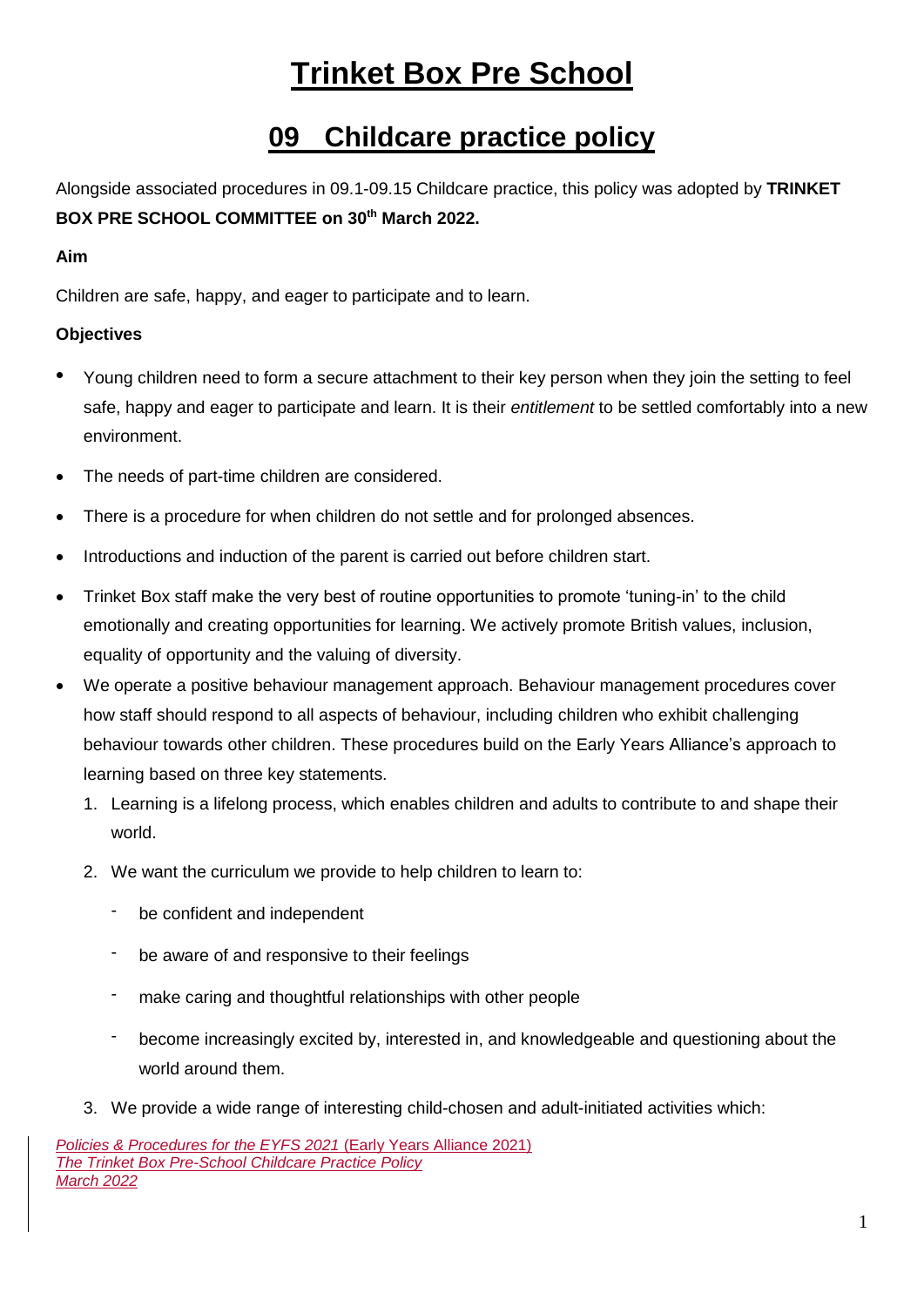- give children opportunities to use all their senses
- help children of different ages and stages to play together
- help children be the directors of their own learning
- help children develop an inquiring and questioning attitude to the world around them

The *Early Years Foundation Stage* is used as a framework to provide care and learning opportunities for babies and children under two years.

### **Children aged 2-5 years**

 To feel securely settled and ready to learn, children from two to five years need to form attachments with adults who care for them, primarily to a key person, but with other adults and children too. In this way children feel part of a community of learners; they can contribute to that community and receive from it.

## **09.1 Waiting list and admissions**

- We ensure that the existence of our setting is widely advertised in places accessible to all sections of the community, for example through Southend-on Sea's Livewell website [\(https://livewellsouthend.com/kb5/southendonsea/directory/home.page\)](https://livewellsouthend.com/kb5/southendonsea/directory/home.page), and our website being [\(www.thetrinket.org.uk\)](http://www.thetrinket.org.uk/).
- We endeavour to ensure that information about our setting is accessible, in written and spoken form and, where appropriate, in more than one language.
- We hold a waiting list for pre-school places. In order to be placed on the waiting list, a registration form must be completed and a registration fee of  $£53.00$  must be paid, unless a funded place is being sought, in which case there is no registration fee.
- We arrange our waiting list in order of birth date, oldest child first but in accordance with the following criteria:
	- o Looked After Children in the care of the Authority;
	- o Children who live in the catchment area of the school and have a sibling attending Federation of Greenways schools or the Trinket Box Pre School;
	- o Children who live in the catchment area of the school;
	- $\circ$  Children who live outside the catchment area of the school and who have a sibling attending Federation of Greenways schools or the Trinket Box Pre School;
	- o Children who live outside the catchment area of the school.

*Policies & Procedures for the EYFS 2021* (Early Years Alliance 2021) *The Trinket Box Pre-School Childcare Practice Policy March 2022*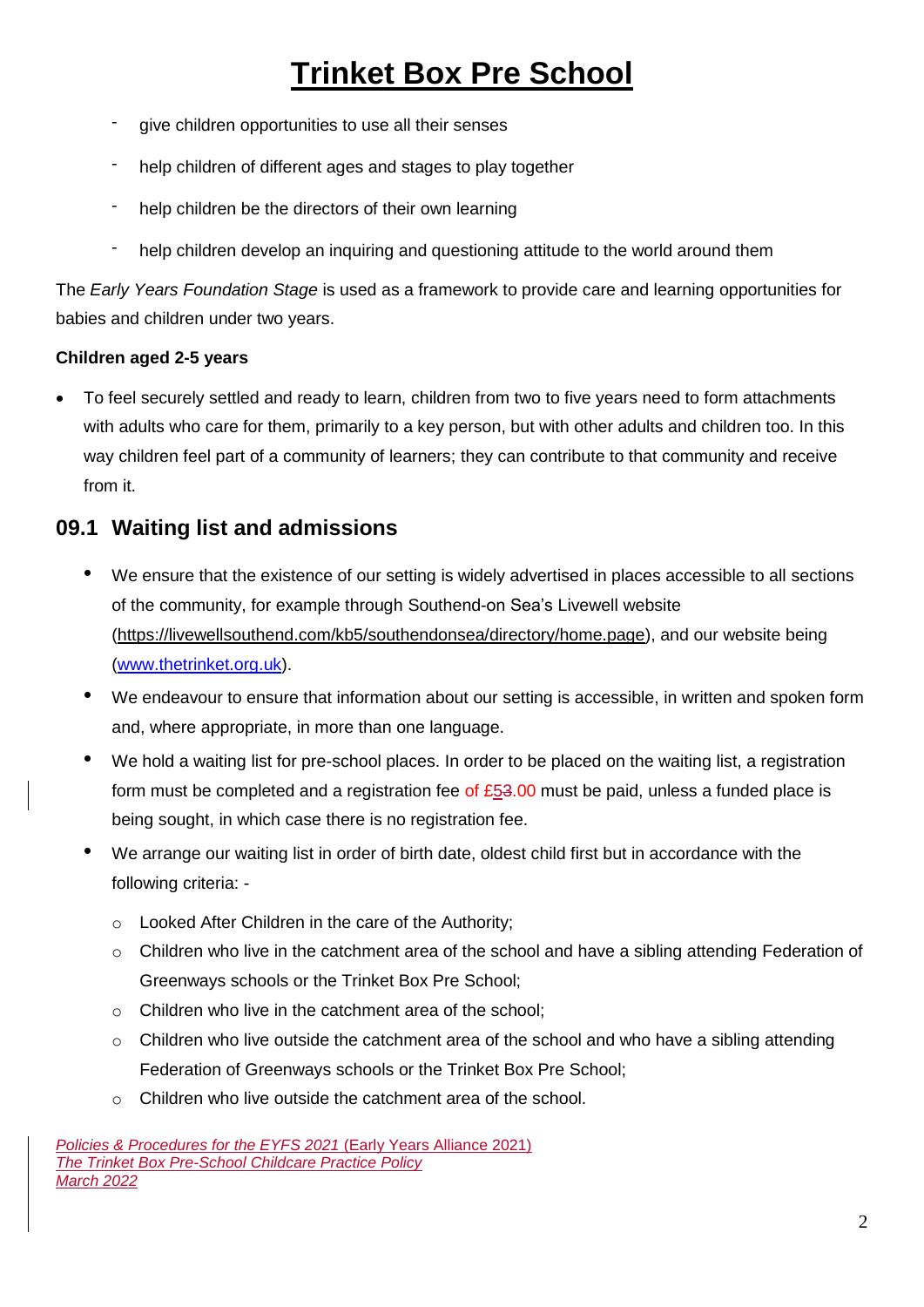Proof of address will be required in the form of a current utility bill on completion of the enrolment pack. If this is not forthcoming, then the pre-school has the right to withdraw the place for re-allocation.

- The number of places available is dependent on the ages of the children and floor area of the setting. It is also an Ofsted requirement for staffing to reflect the correct adult to child ratio at all times and this governs the amount of children attending each pre-school session. We therefore may not always take the maximum number allowed according to our floor area. Our calculated maximum number of children according to our floor area is eight 2 year olds and fifty 3/4 year olds.
- We keep a place vacant, only if this is financially viable at the time, to accommodate an emergency admission.
- We describe our setting and its practices in terms that make it clear that it welcomes both fathers and mothers, other relations and other carers, including childminders.
- Our setting and its practices operate in a way that encourages positive regard for and understanding of difference and ability - whether gender, family structure, class, background, religion, ethnicity or competence in spoken English.
- We support children and/or parents with disabilities to take full part in all activities within our setting. We work with parents to adapt our practice in the best way we can.
- We monitor the needs and background of children joining our setting on the enrolment form, to ensure that no accidental or unintentional discrimination is taking place.
- We are flexible about attendance patterns to accommodate the needs of individual children and families, providing these do not disrupt the pattern of continuity in the setting that provides stability for all the children.
- We reserve the right to refuse entry to any child whose parents account is in arrears as we cannot maintain provision as a self-funding unit and registered charity without fees being paid either on the day or in advance of the child's sessions.

### **Opening Hours and Fees**

 We are open Monday-Friday 8.45am-3.30pm (term-time only). We do not open bank holidays and we have 3 training days per year when we will be closed (we do not charge for bank holidays or training days). Training days when set are entered on the diary page of our website. We will also give periodic reminders regarding any closure, giving at least 6 weeks' notice.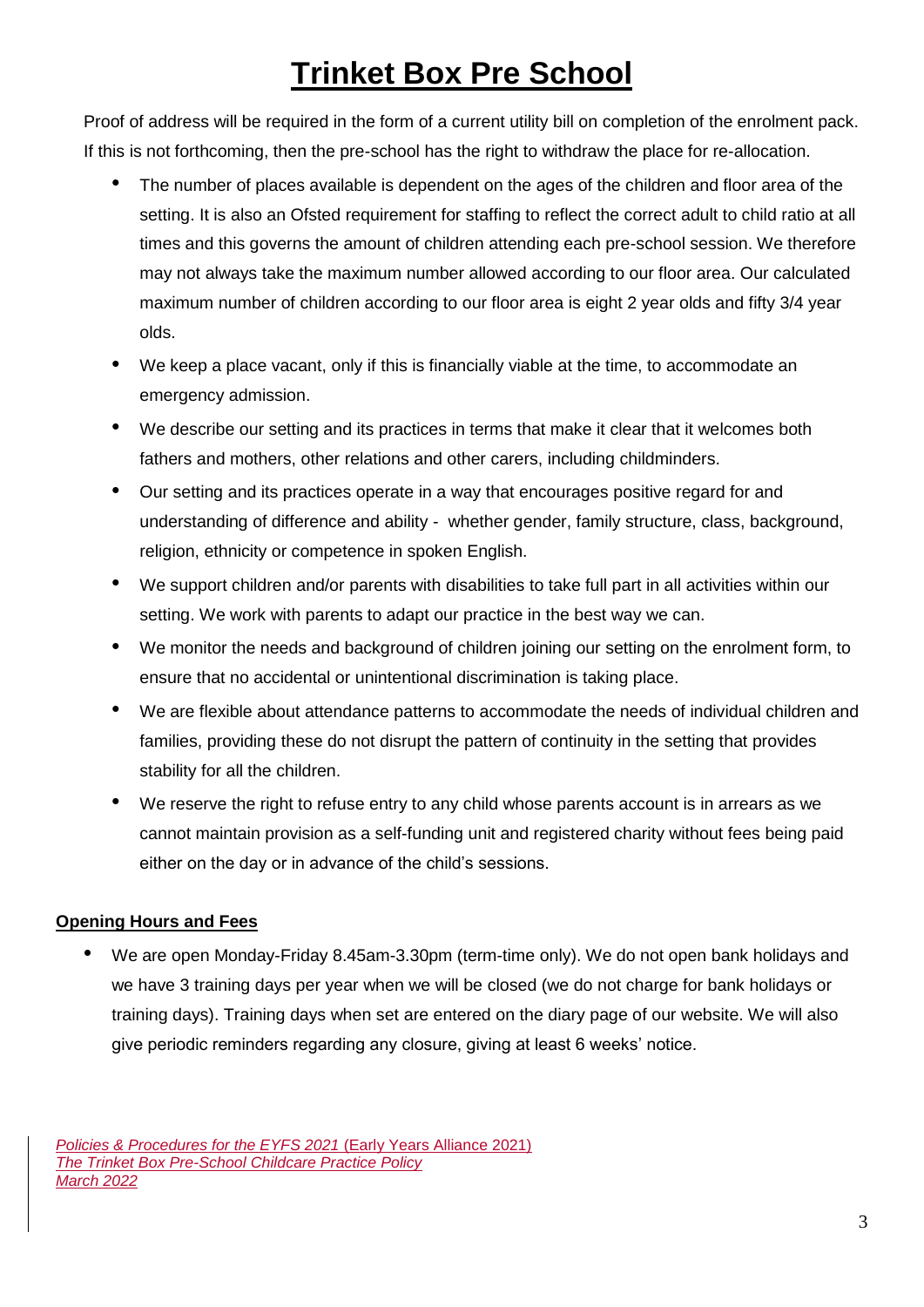- As stated in our prospectus, we regret to advise that fees must still be paid if children are absent through either sickness or holiday. If your child has to be absent over a long period of time, please talk to the manager.
- Fees are also chargeable if the pre-school has to close for reasons beyond its control e.g. flood or adverse weather conditions.
- Fees can be paid by cash or cheque (made payable to 'The Trinket Box Pre School Ltd'), by direct payment to our bank account, childcare vouchers and payments from the new tax free childcare accounts. Please ask the manager for more details.
- We reserve the right to charge a £32.00 late fee for any delay collecting your child between 10-30 minutes. Anything above this will be charged at the fees rate.
- The government funding is not intended to cover the cost of additional hours, services, meals or consumables. The pre-school reserves the right to charge for wrap-around fees (hours above the funded allowance) plus 'expected fees' for snacks, trips/visits and forest school sessions. Should parents elect to not pay the termly expected fee then they must provide their own childs snack which must be fruit/vegetable based. Their child will also not participate in forest school sessions or trips/visits. The expected fees from April 2022September 2024 are £325 per term for children in their pre-school years and £435 per term for children in their nursery year (last year with us prior to starting school). If parents experience difficulties meeting the cost of these additional services, please speak to the manager.

#### **FUNDING**

#### **Free Early Years Provision (Universal Funding)**

We adhere to the local authority's code of practice whilst delivering the free early years provision. This states that all children become eligible for the free early years provision the term after their third birthday using the following national cut off dates 31<sup>st</sup> December, 31<sup>st</sup> March and 31<sup>st</sup> August. All children receiving free early years provision are entitled to 570 hours taken over a minimum of 38 weeks. We are open for at least 38 weeks per academic year. Parents are able to split the free provision between two settings if necessary, providing that the total number of hours claimed does not exceed the 570 hours due per year. The Trinket Box pre-school is able to offer the provision flexibly in the following way over a 38 week period (term time only) :-

- 5 x 3 hourly sessions per week (am or pm or mixture of the two)
- *Policies & Procedures for the EYFS 2021* (Early Years Alliance 2021) *The Trinket Box Pre-School Childcare Practice Policy March 2022* 3 x 3 hourly sessions plus wrap around care of 45 minutes per day plus 1 x 3 hour session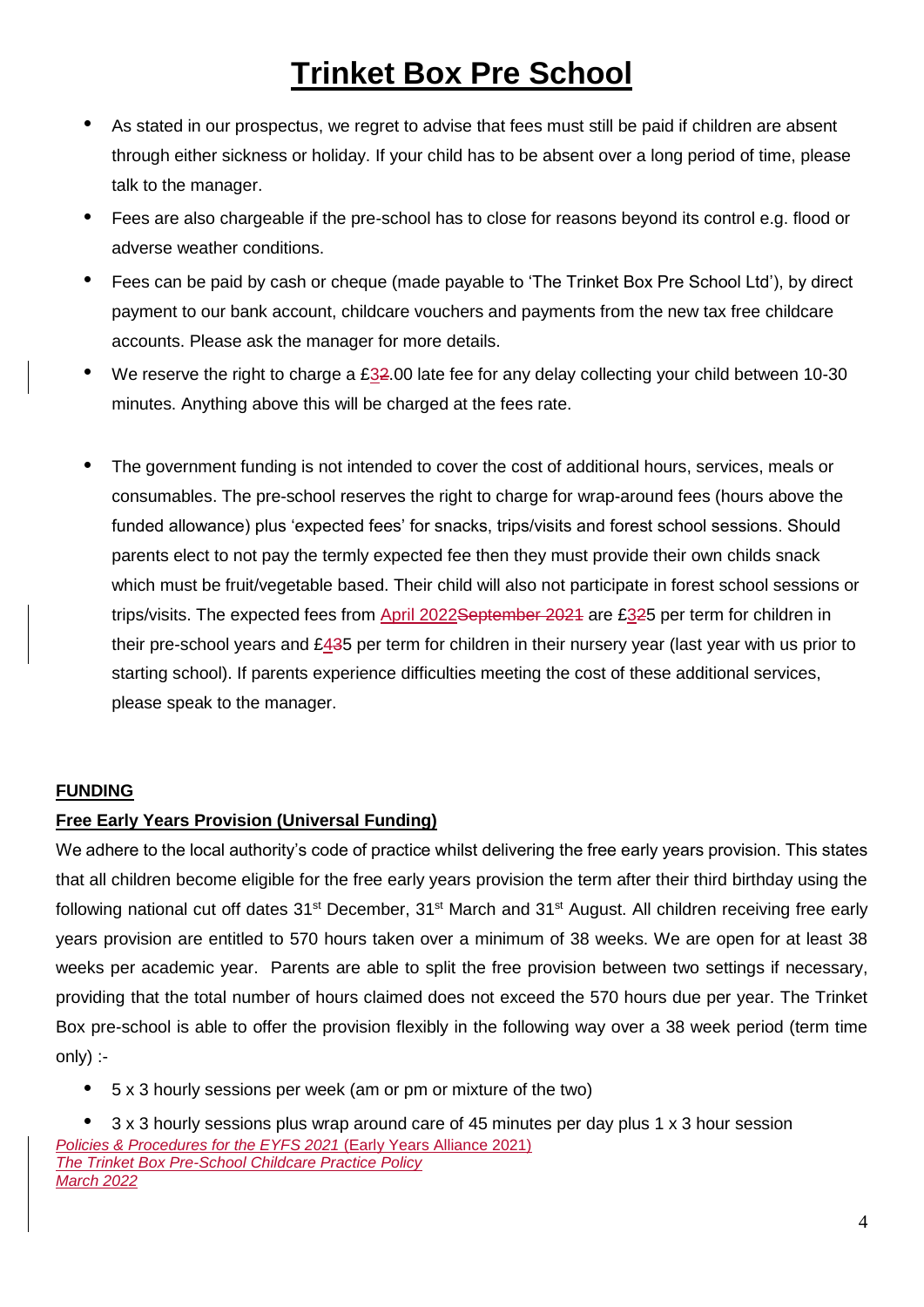- 2 x 3 hourly sessions back to back to give a 6 hour day, twice a week, plus one other 3 hour session (this enables the child to stay over the lunchtime at no additional wraparound charge). For this option parents are asked to choose one of the following time slots (9.00am-3.00pm/9.30am-3.30pm). Parents should provide a packed lunch for their child.
- 2 longer Pre-school days (8.45-3.30pm). This would only enable you to use 14 hours of your allocation and so one hour would be forgone.
- In order to receive funding, the parent must provide evidence of the childs date of birth, namely the birth certificate at enrolment. Parents will be required to fully complete and sign a Parent Declaration Form each term that funding is claimed.
- Funded sessions whether universal or extended cannot be swapped for alternative sessions should the child be absent or the pre-school be closed for any reason.
- We are required to monitor your childs attendance and inform the Local Authority if the attendance falls below 90%. Please inform us of any reason your child is unable to attend.
- You should ensure that your child attends the setting for the number of funded hours you have requested. The provider is entitled to terminate the funding agreement if your child does not attend regularly and you do not inform the provider of the reason for absence.

### **30 Hours Offer (Extended Funding)**

In addition to the early years free provision (universal funding) some working families may qualify for additional funding (extended funding) to help with childcare costs should they meet the following criteria:

- each parent (or the sole parent in a single parent family) earns on average, the equivalent of 16 hours on the national minimum wage per week, and no more than £100,000 per year.
- Whilst we endeavour to meet all parent's needs, we do have limited childcare places overall. Therefore, places once the admission criteria are met, will be on a first come first served basis. Priority for the 30 hours will be given to all parents if your child is already with us prior to September.
- 30 hour funding can be split between two providers. Parents will need to advise at which setting they are accessing their universal/extended funding as differentiation between universal and extended is required on the parent declaration form.
- If parents wish to increase the number of funded hours their child is accessing after the headcount date, the pre-school will charge for the additional hours until the next funding period starts. At that time the additional hours can be claimed providing the entitlement criteria is met.
- Children will not be funded if they move settings during the funded period except for exceptional circumstances which must be agreed by Southend Borough Council Head of Early Years.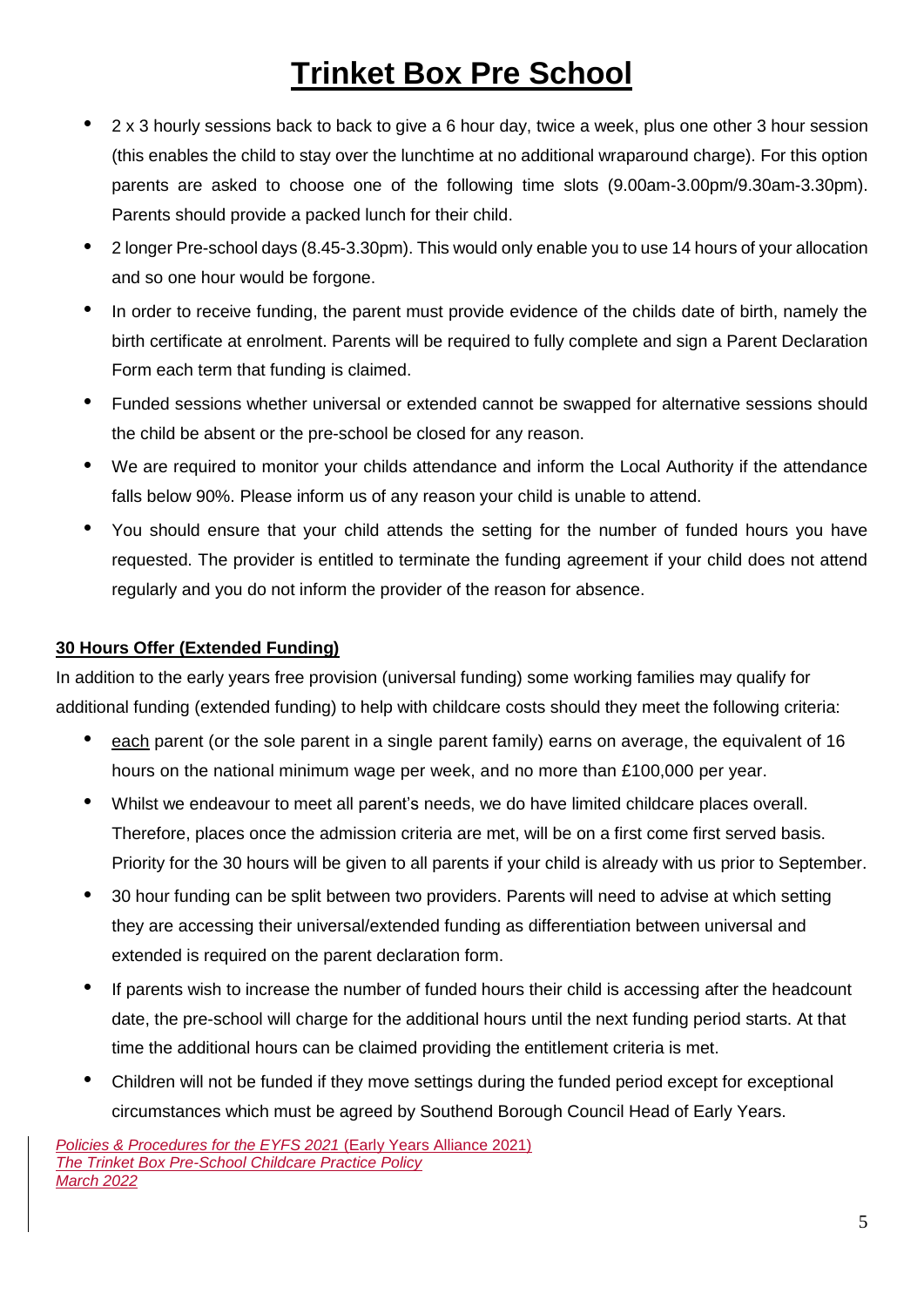Funded hours are a free provision and do not have any monetary value for parents.

#### The application link for the 30 hours is **<https://childcare-support.tax.service.gov.uk/>**

If you qualify for the extended 15 hours funding, making your funding up to 30 hours, you must have an eligibility code issued by HMRC. This is valid for 3 months and then you must re-check your eligibility every 3 months from then on. The codes must be given to us to validate and this must be entered onto your funding form each term.

If your circumstances change and you for instance lose your job and are no longer eligible, there will be a grace period to allow you to 'become eligible again'. If within that timeframe you have not become eligible again, the extended part of your funding will cease and the universal part (15 hours) will only be applicable. You will have to stipulate on your funding form where you are claiming each type of funding if the 30 hours is being used.

#### **Early Years Pupil Premium**

In addition to the free early years provision (universal funding), the government have introduced 'early years pupil premium'. This is a funding amount that can be claimed by us to help support the children. The aim of the early years pupil premium is to help narrow the attainment gap between young children from families on a very low income and their peers, setting them on a path to a more successful future. Only some families will be eligible and the qualifying criteria is set out on the following website:

https://www.gov.uk/get-extra-early-years-funding

• The council will check your eligibility automatically once your funding claim is submitted.

#### **Disability Access Funding**

Three and four year old children who are currently in receipt of Disability Living Allowance and are receiving free entitlement are eligible for the Disability Access Fund (DAF). DAF is paid to the childcare provider at a fixed annual rate of £800 (April 2022)645 to provide additional resources to support the child. More information regarding this can be found at:

#### <https://www.gov.uk/get-extra-early-years-funding>

*Policies & Procedures for the EYFS 2021* (Early Years Alliance 2021) *The Trinket Box Pre-School Childcare Practice Policy March 2022*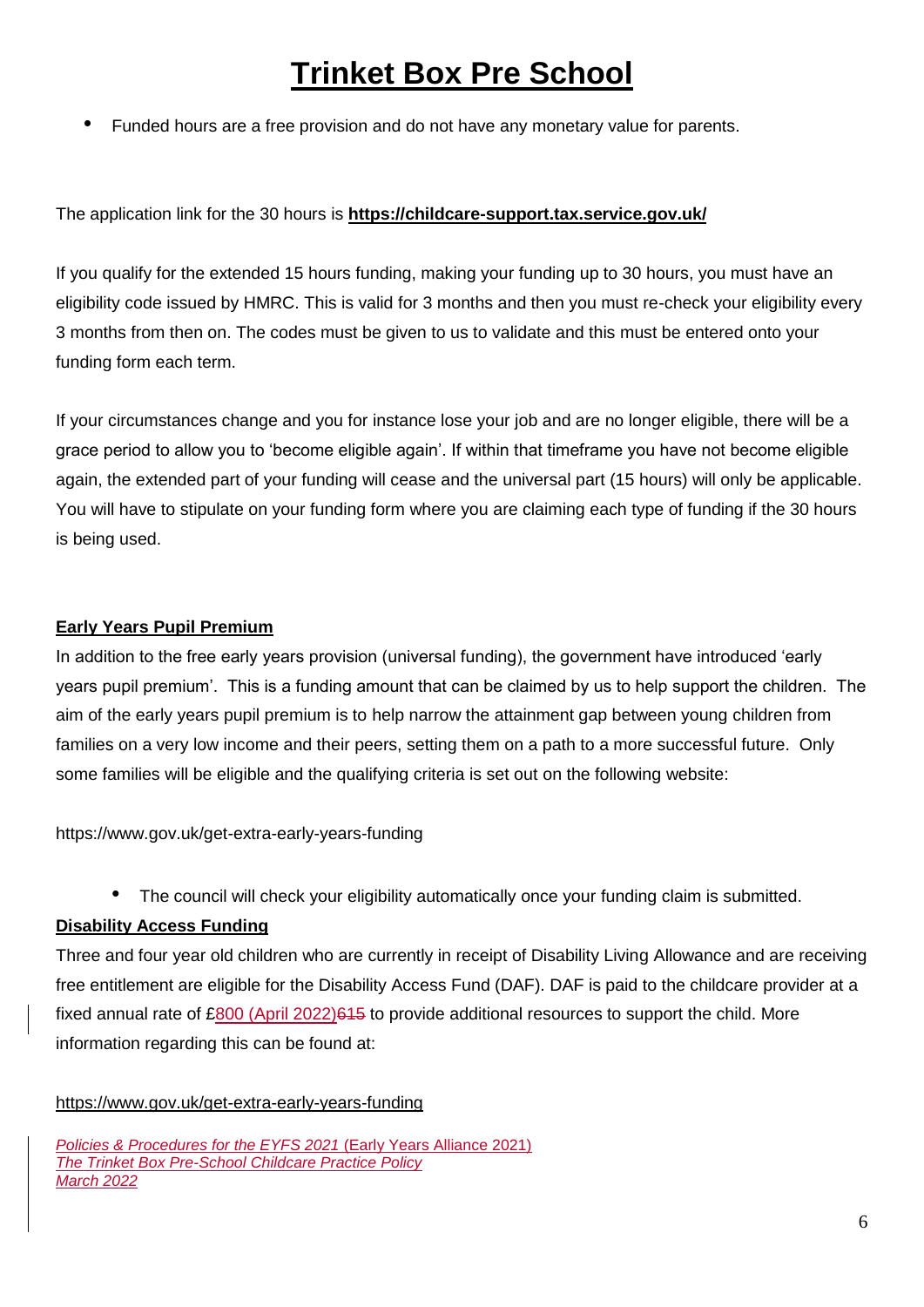#### **2 year funding**

We offer the provision for 2 year funding, through the Local Authority. This is dependent on the financial situation of the family and whether the qualifying criteria is met. Please ask for further details.

### **Children with SEND**

- The manager must seek to determine an accurate assessment of a child's needs at registration. If the child's needs cannot be met from within the setting's core budget, then an application for SEN inclusion funding must be made immediately.
- Children with identified SEND must be offered a place when one becomes available as with any other child. However, the start date for children with more complex SEND will be determined by the preparations made to ensure the child's safety, well-being and accessibility in the setting. If a child's needs determine that adjustments need to be made, the manager must outline a realistic timeframe for completion, detailing the nature of adjustments e.g. risk assessment, staff training, health care plan and all other adjustments required. The child's safety at all times is paramount.
- At the time of registration, the manager must check to see if a child's family is in receipt of Disability Living Allowance**,** if so, the manager must ask for evidence to enable them to claim the Disability Access Fund directly from the local authority. If the family is eligible but not in receipt of the allowance, the setting manager will support the family in their application. More information can be found at [www.gov.uk/disability-living-allowance-children/how-to-claim.](http://www.gov.uk/disability-living-allowance-children/how-to-claim)
- Preparation for admitting a child with SEND must be made in a reasonable amount of time and any delay in the child starting is scrutinisedscrutinized by the setting manager to avoid discrimination and negative impact on the child and family. During a preparation period the family and relevant agencies and the local authority must be regularly updated on the progress of the preparations.

#### **Safeguarding/child protection**

If information is provided by the parents that a child who is starting at the setting is currently, or has had involvement with social care, the designated person will contact the agency to seek further clarification.

Parents are advised on how to access the setting's policies and procedures.

*Policies & Procedures for the EYFS 2021* (Early Years Alliance 2021) *The Trinket Box Pre-School Childcare Practice Policy March 2022*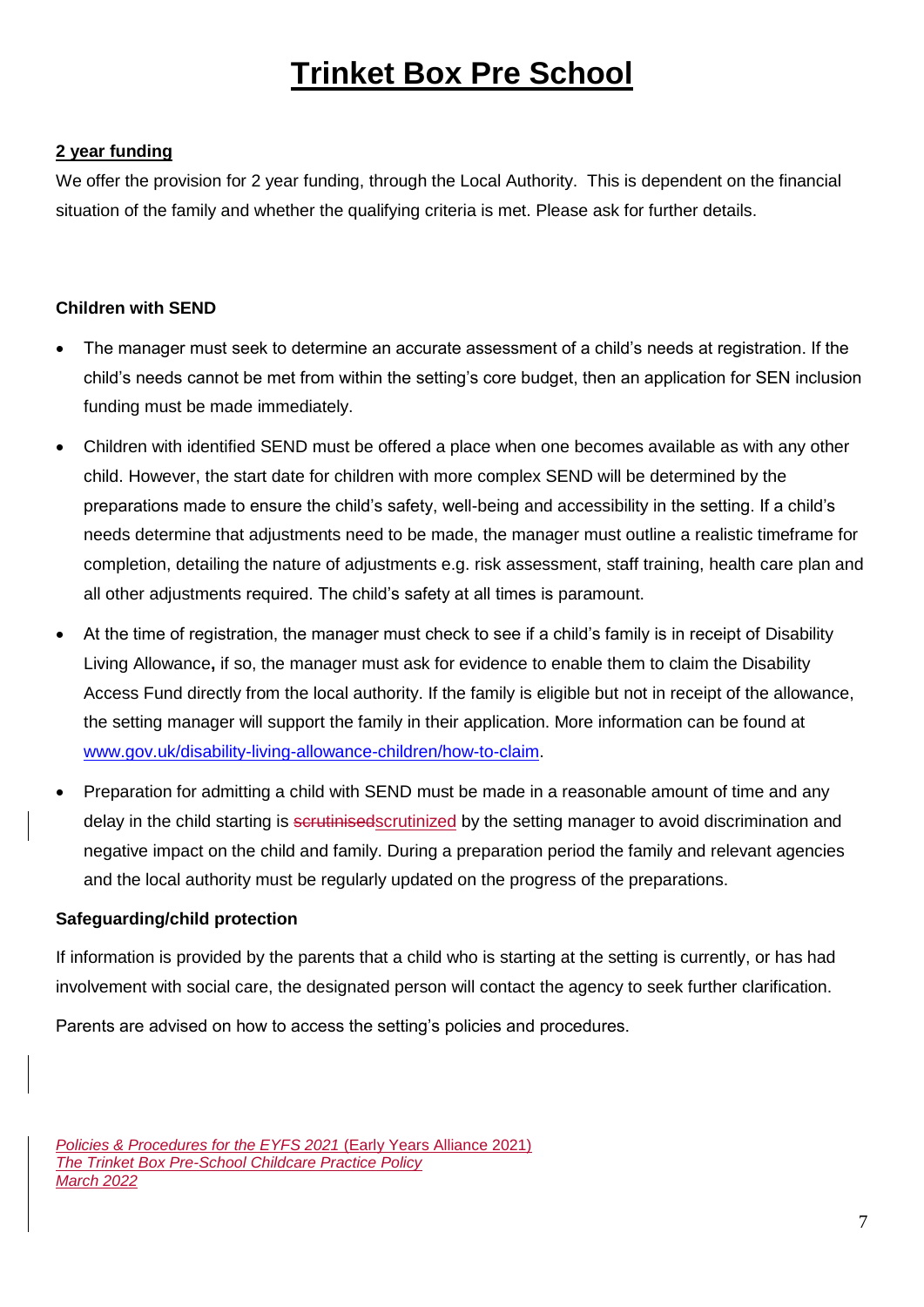## **09.2 Absence**

We take steps to ensure that children are kept safe, that their wellbeing is promoted, and that they do not miss out on their entitlements and opportunities. At the very least, good attendance promotes good outcomes for children. In a small minority of cases, good attendance may also lead to early identification of more serious concerns for a child or family.

There are several reasons why a child may be absent from a setting. In most cases it is reasonable to expect that parents/carers alert the setting as soon as possible, or in the case of appointments and holidays give adequate notice. Parents are advised that they should contact the setting within one hour of the time the child would have been expected to advise of their absence. Designated persons must also adhere to Local Safeguarding Partners (LSP) requirements, procedures and contact protocols for children who are absent or missing from childcare.

- If a child who normally attends fails to arrive and no contact has been received from their parents, the management team takes immediate action to contact them to seek an explanation for the absence and be assured that the child is safe and well. During the pandemic, assurance is required that the child/family are not experiencing Covid-19 symptoms (positive cases are logged in line with our outbreak management plan).
- Attempts to contact the child's parents or other named carers continue throughout the day on the first day of absence.
- If no contact is made with the parents and there is no means to verify the reason for the child's absence i.e. through a named contact on the child's registration form, this is recorded as an unexplained absence on the child's personal file and is followed up by the manager each day until contact is made.
- If contact has not been made within three working days, children's services will be contacted for advice about making a referral. Other relevant services maybe contacted as per LSP procedures.
- All absences are recorded on the daily registers and if a significant amount of absences had occurred this would be noted on the child's file and any follow up action taken or required with timescales.
- Absence records are retained for at least three years, or until the next Ofsted inspection following a cohort of children moving on to school.

If at any time further information comes to light that gives cause for concern, procedure 06.1 Responding to safeguarding or child protection concerns is immediately followed.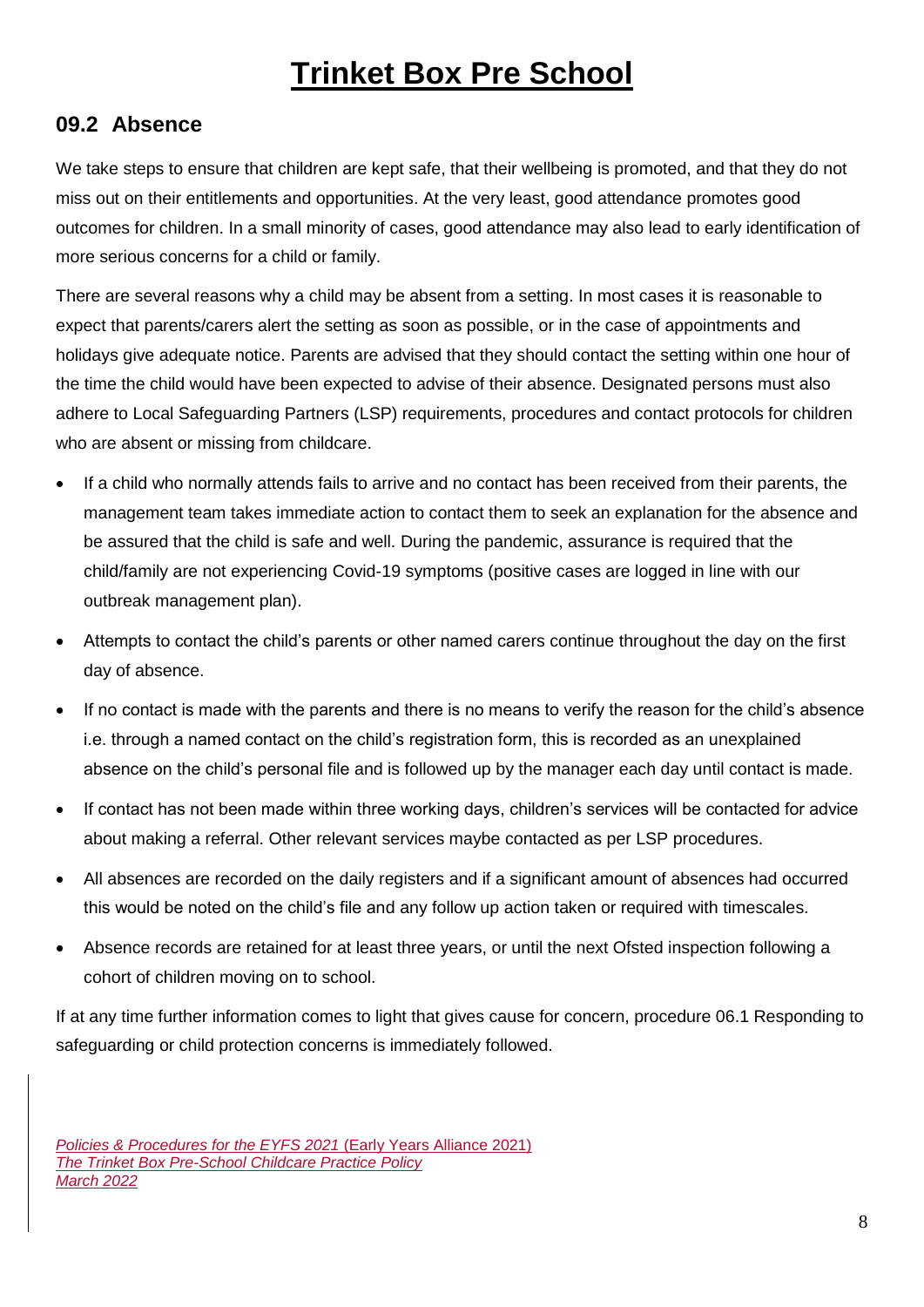### **Safeguarding vulnerable children**

- The designated person or key person attempts to contact the parents to establish why the child is absent. If contact is made and a valid reason given, the information is recorded in the child's file.
- Any relevant professionals involved with the child are informed, e.g. social worker/family support worker.
- If contact is made and the designated person is concerned that the child is at risk, the relevant professionals are contacted immediately. The events, conversation and follow-up actions are recorded. If contact cannot be made, the designated person contacts the relevant professionals and informs them of the situation.
- If the child has current involvement with social care, the social worker is notified on the day of the unexplained absence.
- If at any time information comes to light that gives cause for concern, 06 Safeguarding children, young people and vulnerable adults procedures are followed immediately.

### **Safeguarding**

- If a child misses three consecutive sessions and it has not been possible to make contact, the designated person calls Social Care and makes a referral if advised.
- If there is any cause for concern i.e. the child has a child protection plan in place or there have been previous safeguarding and welfare concerns, the designated person attempts to contact the child's parent/carer immediately. If no contact is made, the child's absence is logged in our incident reporting book, and Social Care are contacted immediately, and safeguarding procedures are followed.

### **Poor/irregular attendance**

Whilst attendance at an early years setting is not mandatory, regular poor attendance may be indicative of safeguarding and welfare concerns that should be followed up.

- In the first instance the setting manager should discuss a child's attendance with their parents to ascertain any potential barriers i.e. transport, working patterns etc and should work with the parent/s to offer support where possible.
- If poor attendance continues and strategies to support are not having an impact, the setting manager must review the situation and decide if a referral to a multi-agency team is appropriate.
- Where there are already safeguarding and welfare concerns about a child or a child protection plan is in place, poor/irregular attendance at the setting is reported to the Social Care worker without delay.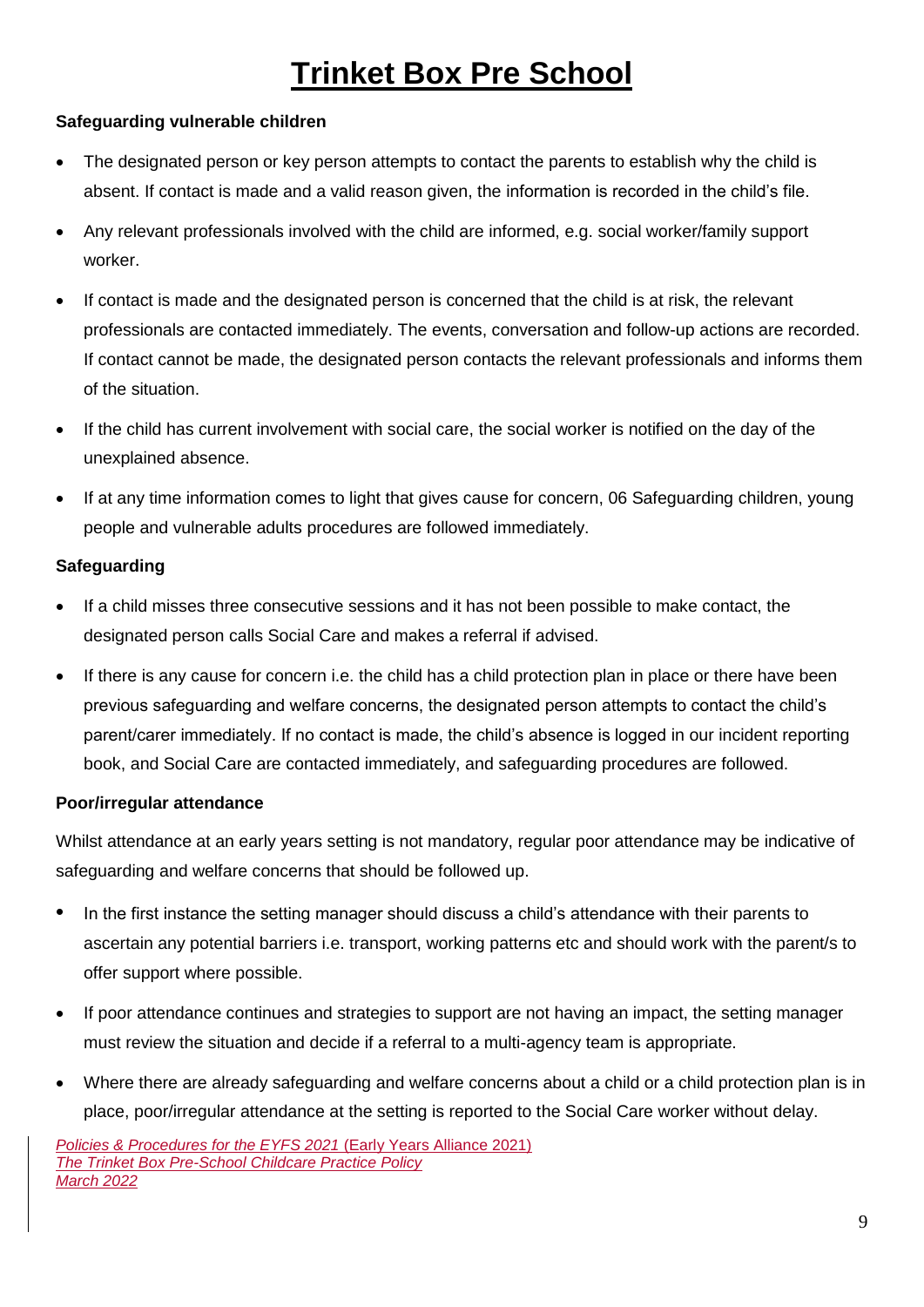In the case of funded children the local authority may use their discretion, where absence is recurring or for extended periods, taking into account the reason for the absence and impact on the setting. The setting manager is aware of the local authority policy on reclaiming refunds when a child is absent from a setting**.**

## **09.3 The role of the key person**

### *'Each child must be assigned a key person'* (EYFS 2021)

Young children need to form a secure attachment to key person when they join the setting to feel safe, happy, and eager to participate and learn.

### **The key person role**

- A key person builds an on-going relationship with the child and his/her parents and is committed to that child's well-being while in the setting.
- Every child that attends is allocated a key person before they begin settling in it is not the responsibility of the child to choose their own key person.
- The setting uses their other staff members who can fulfil the role in the absence of the main key person, for example, during annual leave or sickness.
- The key person conducts the progress check at age two for their key children using the Tapestry Online Journal.
- The role is fully explained to parents on induction and the name of the child's key person key person is recorded on the child's enrolment pack.
- The key person is central to settling a child into the setting. The setting manager and key person explain the need for a settling in process and agree a plan with the parents. During the pandemic there have been some restrictions in place for parents entering the setting. The pre school continues to monitor it's practice to ensure that the best procedure is in place to prevent the spread of Coronavirus.
- The number of children for each key person takes into account the individual needs of children and the capacity of the key person to manage their cohort; it is also influenced by part-time places and part time staff. The setting manager should aim for consistency i.e. matching part-time staff to part-time children; full-time children should not be divided between key persons during the week. If the parent increases sessions mid-year, any changes to the key person will be explained so the parent is fully aware. If part time sessions increase to full days it may be necessary to have two staff that work together during the course of a day to look after the child.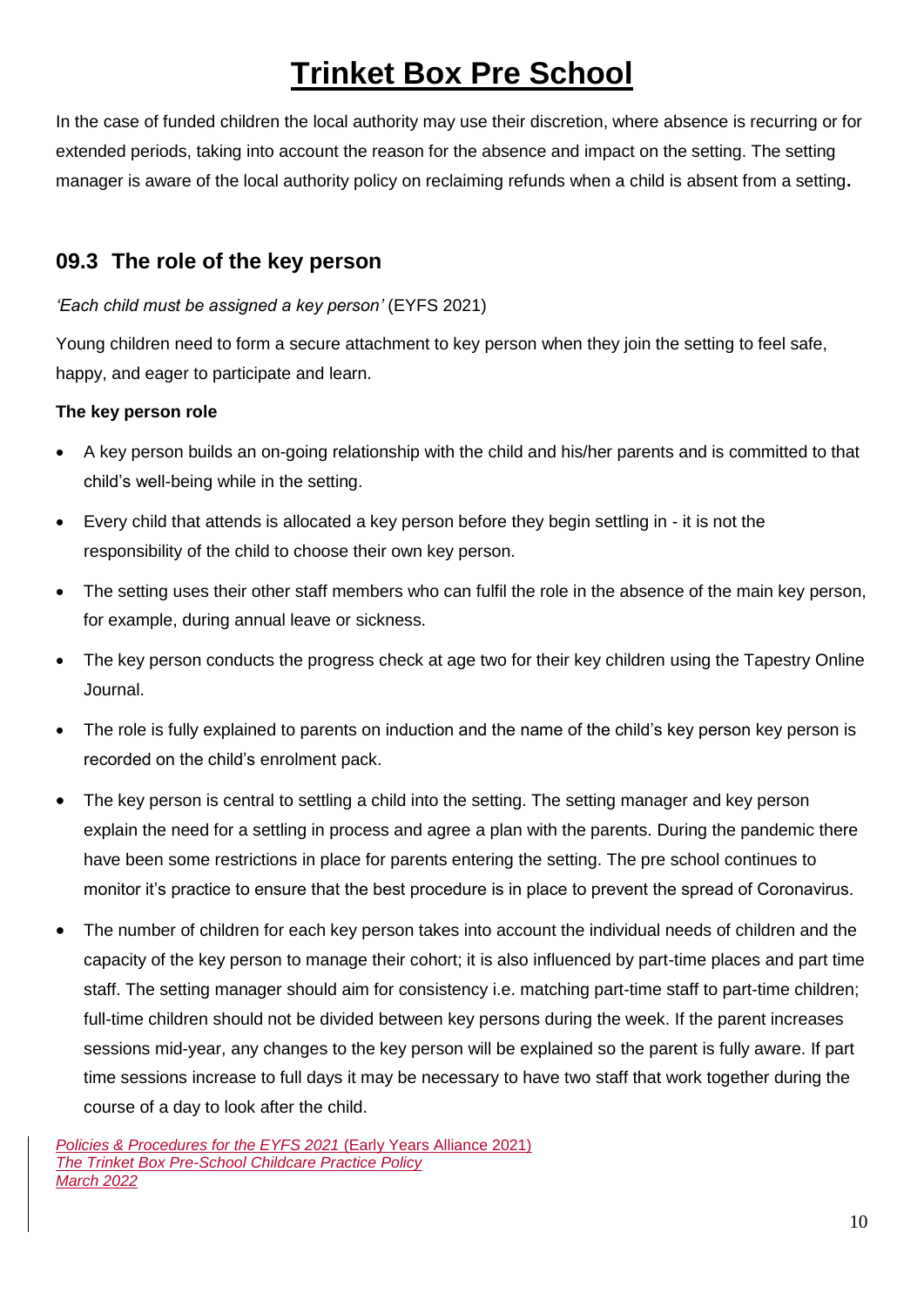- Photographs of staff are displayed clearly.
- The key person spends time daily with his or her key group to ensure their well-being.

### **Parents**

- Key persons are the first point of contact for parents with regard to matters concerning their child and any concerns parents may have are addressed with the key person in the first instance.
- Key persons support parents in their role as the child's first and most enduring educators.
- The key person is responsible for the child's developmental records, completing the progress check at age two, and for sharing information about progress with the child's parents.

#### **Learning and development**

- The key person helps to ensure that every child's learning and care is tailored to meet their individual needs. This is achieved through regular observation and assessment of children, using information gathered about their achievements, interests and learning styles to plan for each individual child's learning and development.
- If a child's progress in any of the prime areas gives cause for concern, the key person must discuss this with the setting manager or SENCO. This is then raised with the parents.

#### **Prime times**

The key person role is explained further in the prime time procedures (09.4/6/7/8/10/11/13); the key person also maintains other responsibilities for key children including administering medication and completing accident records.

#### **Bank staff**

- The role of our bank staff is to step in when the main key person is absent or unavailable, to provide a stable and consistent care relationship for the child.
- The child will be familiar with the staff member as we do not use agency staff. That staff member will also feed back to the key person when they return.

### **Safeguarding children**

 The key person has a responsibility towards their key children to report any concern about their development, welfare or child protection matter to the setting manager and to follow the procedures in this respect.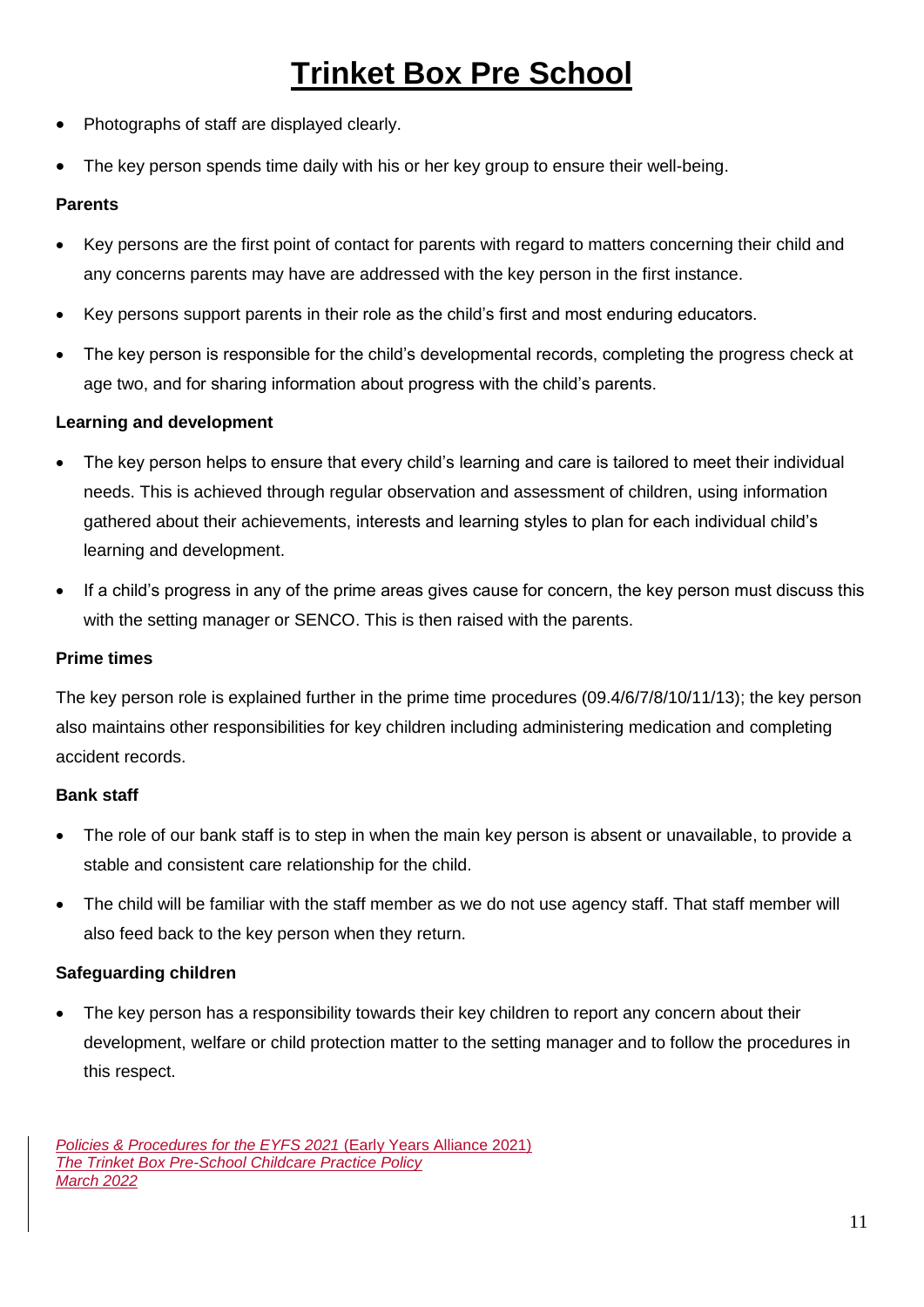- Regular supervision with the setting manager provides further opportunities to discuss the progress and welfare of key children.
- Any other staff involved with the care and education of the child also have the opportunity to discuss any concerns regarding progress and welfare. This may be a member of our cover/one to one adult support staff.

## **09.4 Settling in and transitions**

To feel securely settled and ready to learn, children need to form attachments with the adults who care for them, primarily a key person, but others too. In this way they feel part of a community; they are able to contribute to that community and receive from it. Very young children, especially two- to three-year-olds, approach separation from their parent with anxieties, older children have a more secure understanding of 'people permanence' and are able to approach new experiences with confidence; but also need time to adjust and feel secure. It is the entitlement of all children to be settled comfortably into a new environment.

We follow a three-stage model of settling in based on three key needs:

- 1. *Proximity*  Babies and young children feel safest when a familiar adult, such as a parent, is present when they are getting used to a new carer and new surroundings. In this way they can become confident in engaging with those experiences independently later on. This is why we invite you in with your child for a short 'taster session'.
- 2. *Secure base* Because the initial need for proximity of the parent has been met, babies and young children gradually begin to feel secure with a key person in a new surrounding so that they are able to participate independently for small periods of time. We invite you in again for an 'open day' to encourage your child to play whilst you are completing your enrolment paperwork. You are there as a 'safety net' should any child be upset.
- 3. *Dependency*  Babies and young children are able to separate from parents' and main carers when they have formed a secure attachment to their key person who knows and understands them best and on whom they can depend for their needs to be met. Therefore once your child is familiar with the key person, other staff and setting, they will be encouraged to be left in our care.

The setting manager and key person will discuss with you prior to leaving them to see how you would like to carry out the dropping off process in the initial first days. We will of course offer support and advice whenever needed. We will also ring you/email you to reassure you that your child is ok.

*Policies & Procedures for the EYFS 2021* (Early Years Alliance 2021) *The Trinket Box Pre-School Childcare Practice Policy March 2022*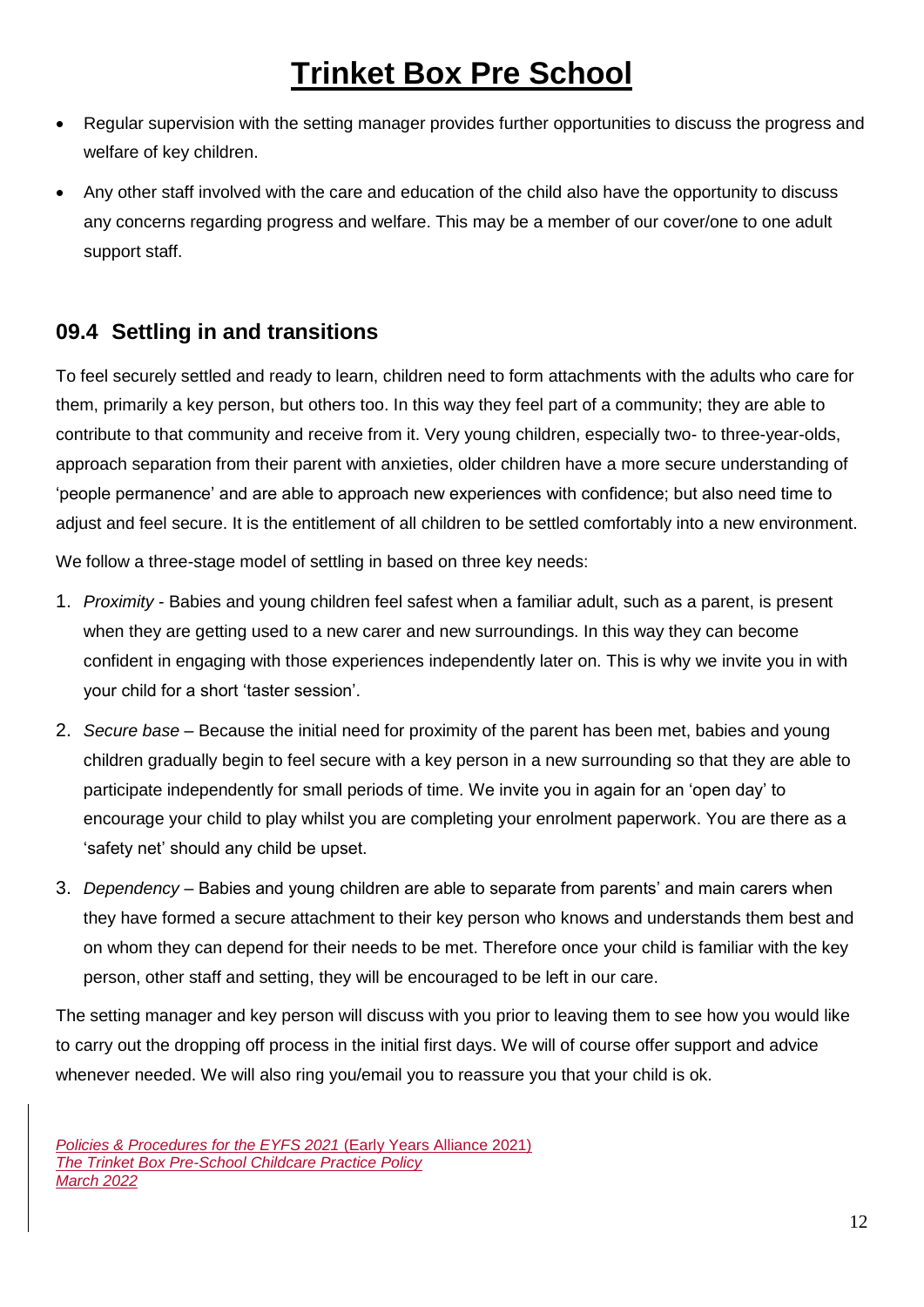#### **Settling-in for children with SEND**

 If a child has been identified as having SEND then the key person/SENCO and parents will need to identify and address potential barriers to settling in e.g. timings of medication and invasive procedures, specific routines and levels of support.

#### **Two-year-olds starting a setting for the first time**

- A two-year-old may have little or no experience of group care. As part of gathering information from parents, it is important to find out about the child's experience of non-parental care, for example grandparents, or childminder; this informs staff as to how a child may respond to a new situation. We gather a range of information using our enrolment form and the child's 'One Page Profile' document. The parent will comment on their child's current progress in the three prime areas and whether there are any other professionals involved with the child ie. paediatrician, speech and language therapist.
- Separation causes anxiety in two-year-olds, as they have no concept of where their parents have gone. Parents should always say goodbye and tell them when they will return. Patience with the process will ensure children are happy and eager to come to play and be cared for in the setting.

#### **Three- and four-year-olds**

- Most children of this age can move through the stages more quickly and confidently.
- Some children take longer, and their needs for proximity and secure base stages should be accommodated as much as possible.
- Some children appear to leap to dependency/independence within a couple of days. In most cases, they will revert to the need for proximity and secure base. It can be difficult to progress to true dependency/independence and this can be frustrating.
- Parents are encouraged to explain to their child where they are going, and that they will return.

#### **For children whose first language is not English**

- For many children learning English as an additional language, the stage of proximity takes longer as the child is dependent upon the parents' input to make sense of what is going on.
- If the parent does not speak English, efforts are made to source an interpreter for induction; it will be helpful for them to see around the setting and be clear about their role in interpreting in the play area.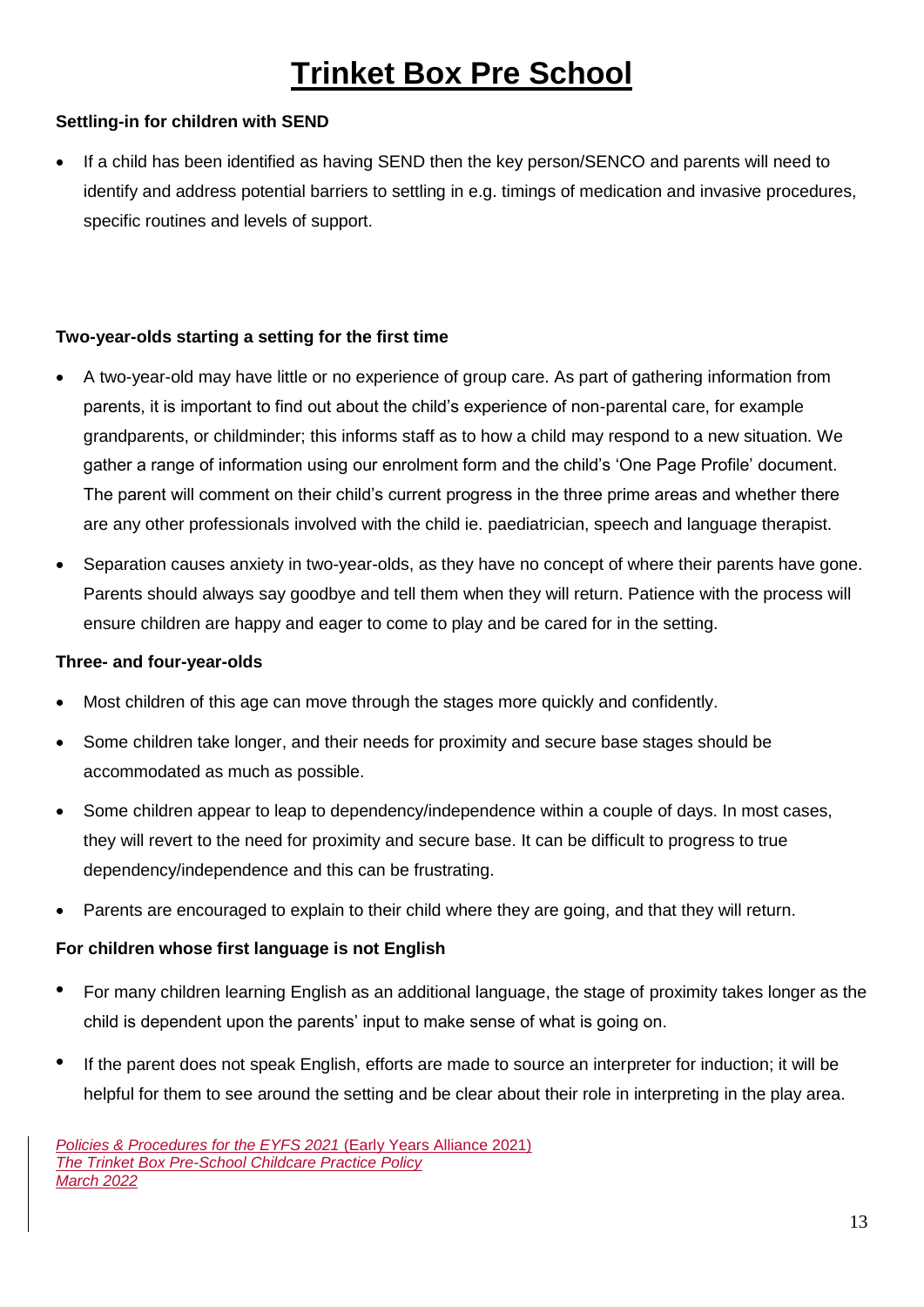- The settling-in programme is explained to the parent, and it is emphasised how important it is that they stay with the child and talk to him/her in the home language to be able to explain things.
- Through the interpreter, the key person will try to gauge the child's level of skills in their home language; this will give the key person an idea of the child's interests and levels of understanding.
- The need for the parent to converse in the child's home language is important.
- The key person makes the parent feel welcome using smiles and gestures.
- With the parent, make a list of key words in the child's home language; sometimes it is useful to write the word as you would pronounce it. These words will be used with the child and parents will be addressed with 'hello' and 'goodbye' in their language.
- The key person prepares for the child's visits by having a favourite toy or activity ready for the child to provide a means to interact with the child.
- Children will be spoken to as per any other child, using gestures and facial expressions to help.
- When the child feels happy to spend time with the key person (secure base), the parent should move into the background and eventually outside the building.
- Progress with settling in will be done as with any other child; it just takes a little longer to reach dependency/independence.

## **09.5 Establishing children's starting points**

When children start at the setting they arrive at different levels of learning and development. In order to help them to settle and make rapid progress it is important that they are provided with care and learning opportunities that are suited to their needs, interests and abilities. This means establishing and understanding their starting points and whether there are any obstacles to their learning, so that teaching can be tailored to the 'unique child'.

- The aim of establishing a child's starting points is to ensure that the most appropriate care and learning is provided from the outset.
- Starting points are established by gathering information from the child's parents. This is done by asking the parents or carers to complete an 'All About Me' profile very early on in the enrolment procedure, before they visit the setting.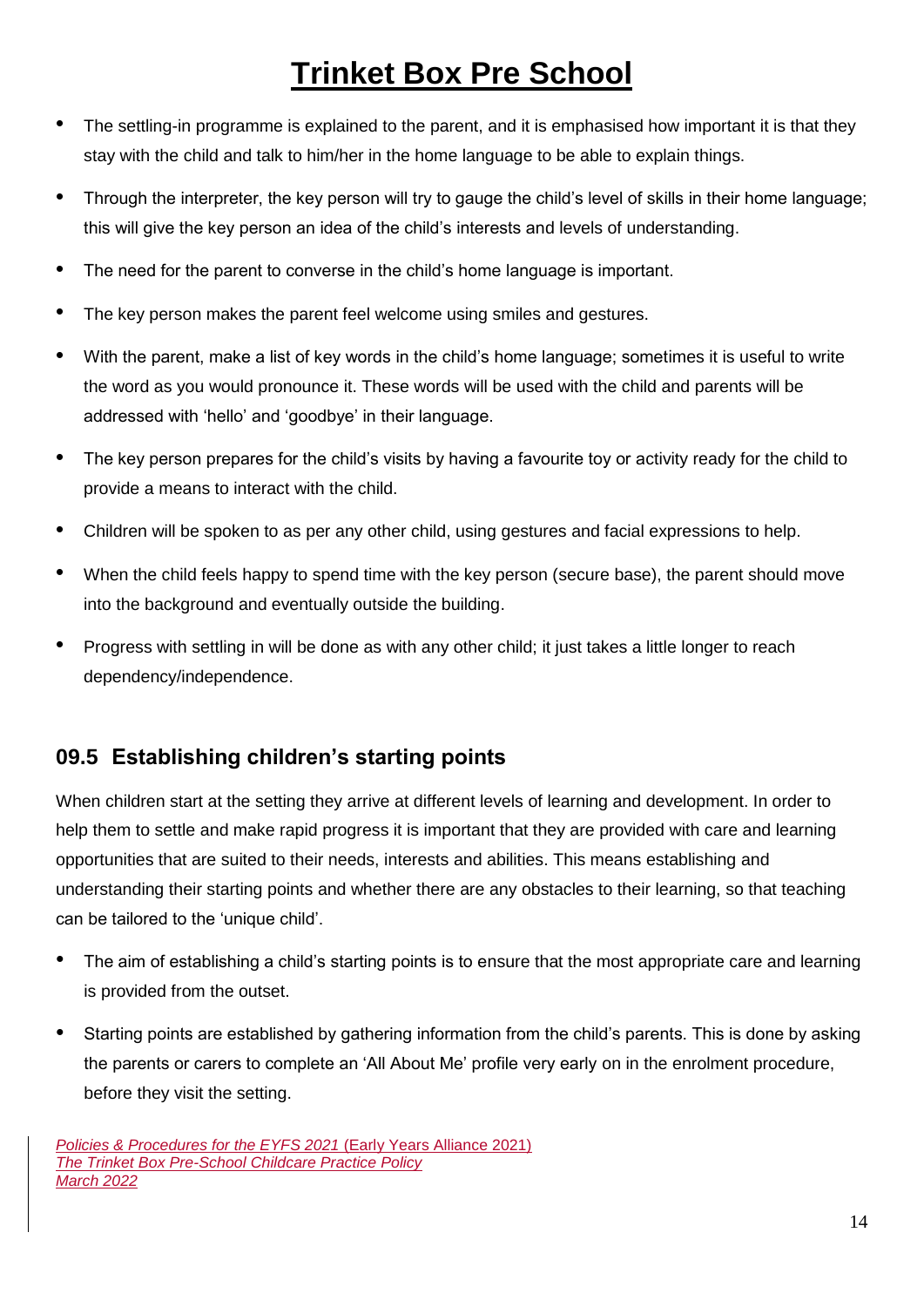- Once the child has started to attend, the key person must take observations and decide whether the child is at the correct stage of development for their age, referring to Development Matters or Birth to Five Matters.
- If the initial assessment raises any concerns that extra support may be required procedure 09.11 Identification, assessment and support for children with SEND is followed.

### **09.6 Prime times – arrivals and departures**

Prime times of the day make the very best of routine opportunities to promote 'tuning-in' to the child emotionally and to create opportunities for learning. Arrivals and departures are key times in the day when children need support from their carer to make the transition smooth and happy; these times of day also pose a certain level of risk as parents and carers come and go. All staff are aware of the potential risks and take measures to minimise them.

#### **Arrivals**

- The children are greeted at the door by familiar staff, normally from the management team. The child's temperature is then taken. This is a precautionary measure during the pandemic. They converse with the parent or carer to see if any handover information is given. This could relate to diet, sleep or who is collecting the child. Once over the threshold, the key person endeavours to meet the child. At this point any handover information is repeated to the key person. This ensures that young children are received into the setting by a familiar and trusted adults who are aware of any background information.
- The key person who greets the child marks their presence and time of arrival in the register.
- If a child who is expected fails to arrive, contact will be made by the management team to ascertain the reason for non-attendance.
- The manager places information relating to the time of leaving for each child on the whiteboard. Staff are aware when the child will be going home, ensuring that they can be reassured if need be.

#### **Injuries noted on arrival**

 If a child is noted to have visible injuries when they arrive at the setting procedure, safeguarding procedures are followed.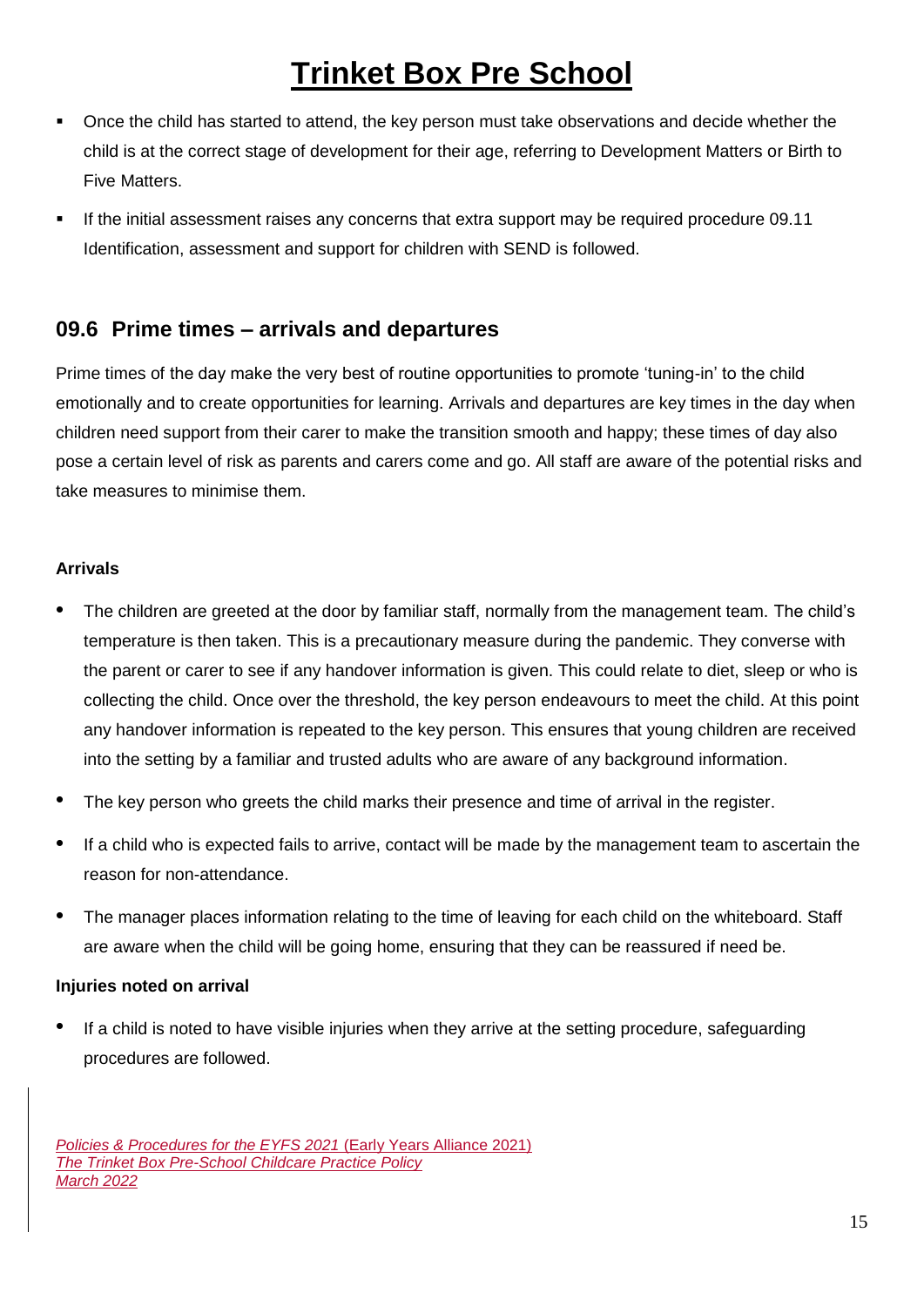### **Changing shifts and handing over information**

 When the key person leaves, they handover the care of the child to another staff member. The parent will have been informed of this arrangement beforehand and will only happen in circumstances where a parent has increased sessions and a fulltime key person does not have capacity to take that child.

### **Departures**

- Children are prepared for home, with clean faces, hands and clothes if required. Hands are always washed before departure.
- The key person will take the child out to their parent or carer, giving feedback relating to their time at Trinket Box. They hand over the child personally and enter the time of departure in the register.
- Only persons aged over 16 years should normally collect children.
- If someone other than the key person is with the child at the end of the day, the key person should pass general information to the other staff or write a note for the parents. Confidential information should be shared with the setting manager to pass on.
- If a person collecting the child has not been seen by the setting before, the parent or carer will give that person their secure password. This has already been stipulated on the enrolment form. If the person does not say this word/number exactly, then the child will not be allowed to go. The management team will ring the parent or carer to try and clarify the position.

### **Maintaining children's safety and security**

Arrivals and departures pose a particular threat to the safety and security of the children and therefore we adopt a 'door procedure' as detailed below:

- Two members of staff are at the front door when it is fully open.
- If a parent/carer wishes to talk to a staff member, they will wait in the 'conversation area' until the main throng of parents have subsided. Staff can then close the door and give the parent their full attention.
- The door leading to the garden will remain closed whilst children are entering or exiting the preschool.
- The telephone in the office will not be answered while the front doors are open to ensure the ratio is correct within the room.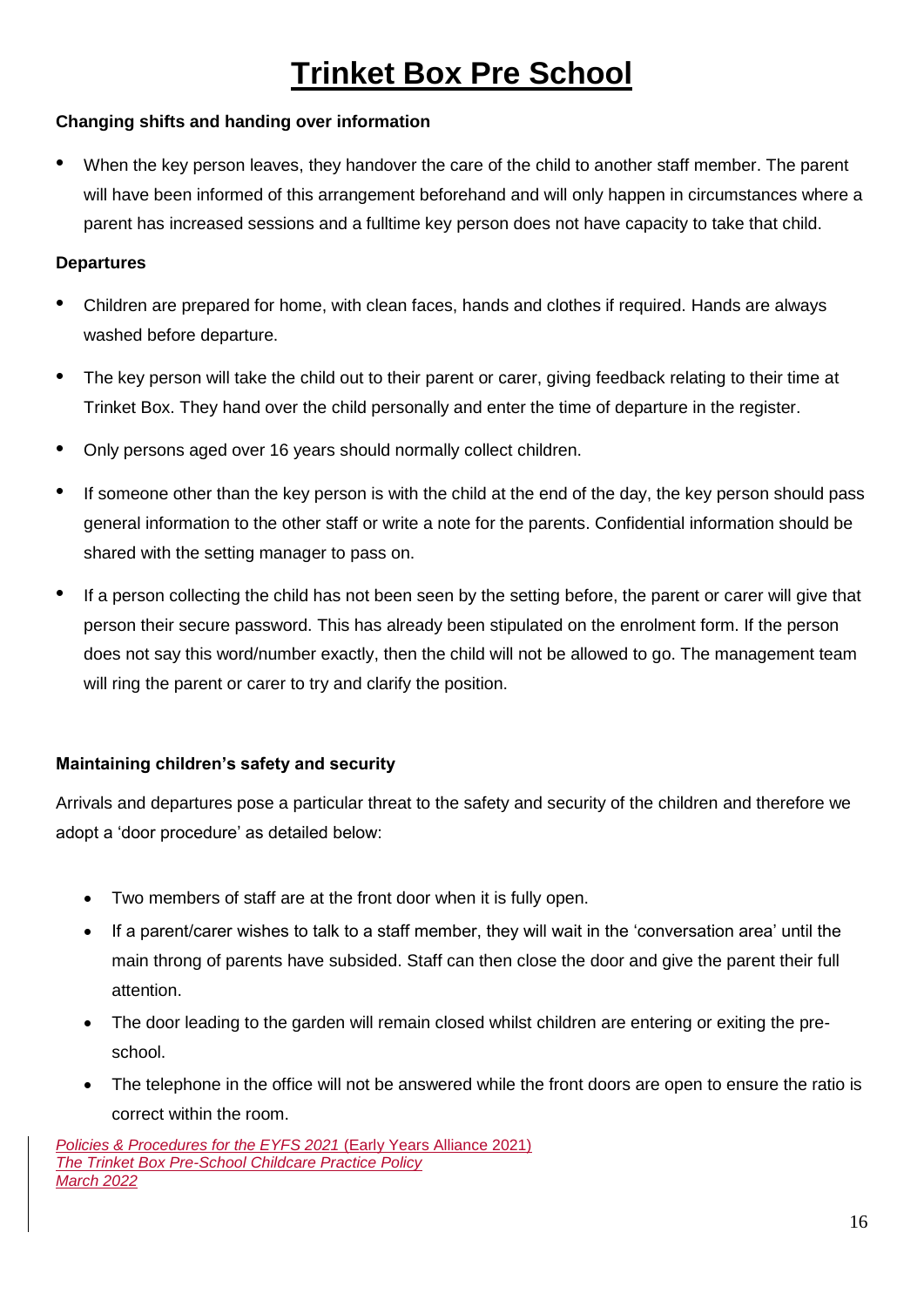- No change will be given to parents/carers at the door, they will have to either wait for change when the doors are closed or at the end of the session.
- Once the majority of children have come in, the external front door can be closed and is only opened as another child arrives.
- No buggies or prams are allowed inside the pre-school.
- Staff will not open the door to unknown visitors without prior use of the intercom system. Visitors to the preschool are asked to sign in and their identity is checked by the staff member who opened the door. They are signed out on their departure.
- There is no access to visitors via the fire exit.

## **09.7 Food**

### **Snack times**

- A 'snack' is prepared mid-morning and mid-afternoon and can be organised according to the discretion of the setting manager e.g. picnic on a blanket.
- Children are provided with choice of milk or water. Parents can also provide drinks of their choosing in a labelled beaker.
- Children wash their hands before and after snack-time.
- Fruit or raw vegetables, such as carrot or tomato, are offered in batons, which children should be encouraged to help in preparing. Bananas and other foods are not cut as rounds, but are sliced to minimise a choking hazard.
- Portion sizes are gauged as appropriate to the age of the child.

#### **Lunchtime**

- Tables are never overcrowded during mealtimes.
- Children wash their hands and sit down with their lunch box. Water is provided if they do not have a drink provided by their parents.
- Some staff have their lunch with children and do not eat different food in front of children. Staff who are eating with the children role-model healthy eating and best practice at all times, for example not drinking cans of fizzy drinks in front of the children.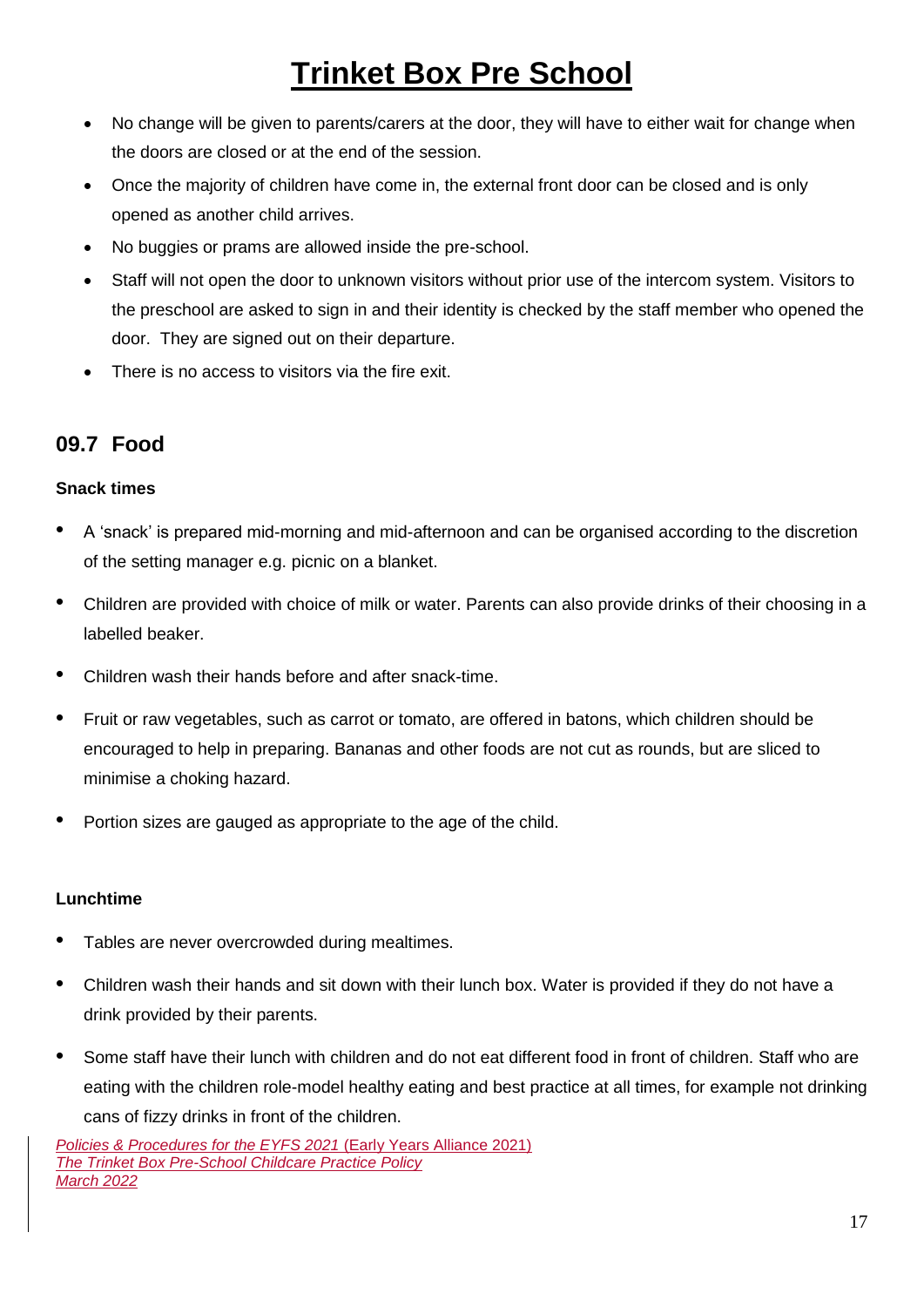- Children are given time to eat at their own pace and are not hurried to fit in with adults' tasks and breaks. They are not made to eat what they do not like and are only encouraged to try new foods slowly. They are encouraged to eat the main staple items first ie. sandwich/pasta before anything sweet.
- In order to protect children with food allergies or specific dietary requirements, children are discouraged from sharing and swopping their food with one another.
- Mealtimes are relaxed opportunities for social interaction between children and the adults who care for them.
- After lunch children are encouraged to wash their hands.
- The snack menu is noted and any allergens identified in case of any allergic reactions. This is displayed on the foyer and fire doors.

### **09.8 Sleep and rest time**

Sleep and rest times are key times in the day for being close and promoting security. Younger children will need to sleep but older children do not usually need to. No child is made to sleep.

#### **Young children**

- Young children are laid down to sleep if necessary in a quiet area
- Young children are settled by their key person. They are soothed to sleep. Key persons may stroke or very gently pat children.
- Sleeping children are supervised within sight and/or hearing of staff at all times. They are noted in the 'sleeping child log book' with times of sleep, regular checks and time of wakening.

## **09.9 Prime times – Intimate care and nappy changing**

Prime times of the day make the very best of routine opportunities to promote 'tuning-in' to the child emotionally and to create opportunities for learning. Nappy changing times are key times in the day for being close and promoting security as well as for communication, exploration and learning.

*Policies & Procedures for the EYFS 2021* (Early Years Alliance 2021) *The Trinket Box Pre-School Childcare Practice Policy March 2022*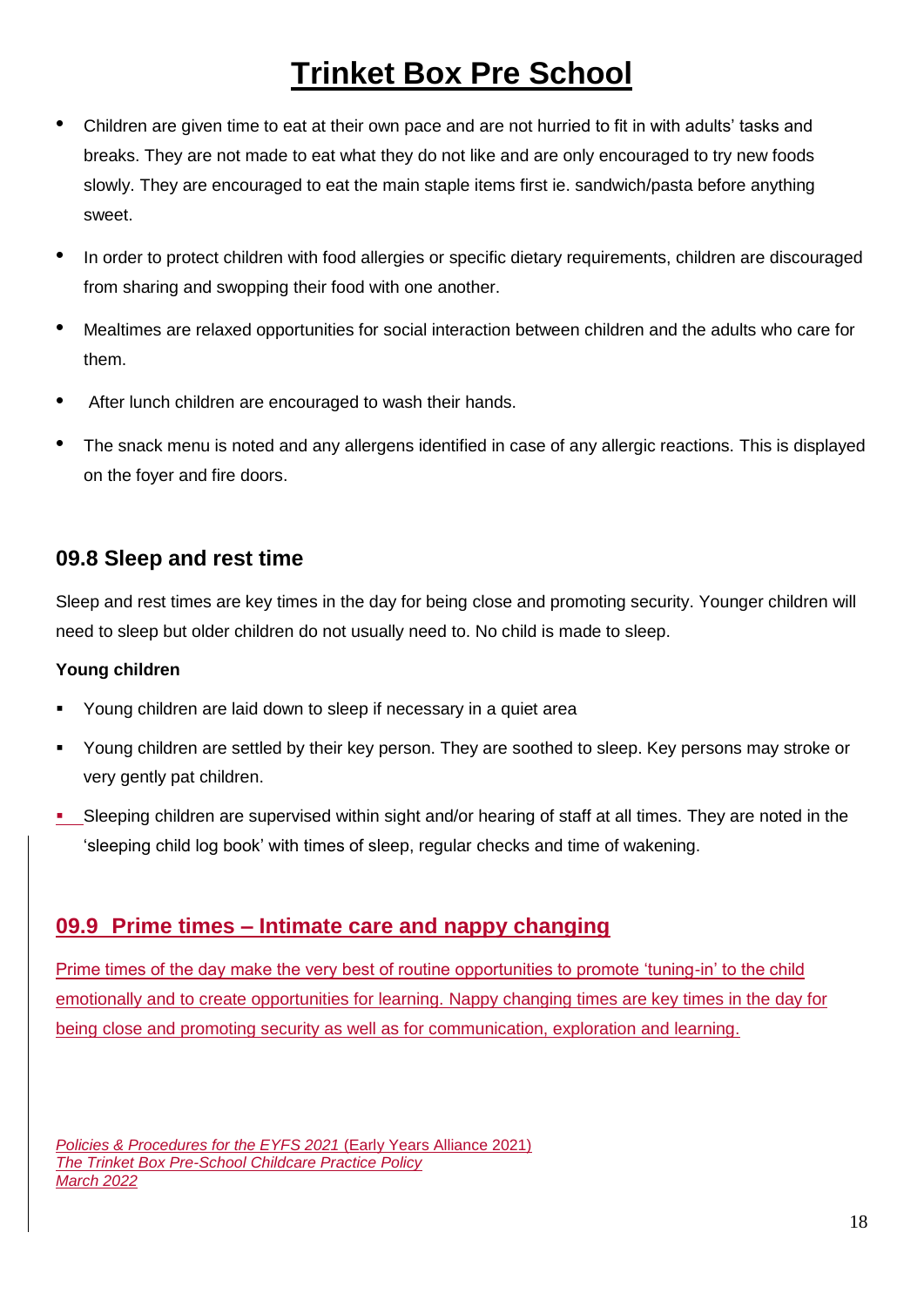### **Younger Children**

- Young children are usually changed within sight or hearing of other staff whilst maintaining their dignity and privacy at all times.
- Key persons change and check all children wearing a nappy/pull-up in their care.
- Key persons undertake changing children in their key groups wherever possible.
- Our nappy changing area is warm with mobiles, pictures or other objects of interest to take the child's attention.
- Members of staff put on aprons before changing starts and the area is prepared, gloves are always worn.
- All members of staff are familiar with the hygiene procedures and carry these out when changing nappies.
- Key persons ensure that nappy changing is relaxed and a happy time.
- Key persons never turn their back on a child or leave them unattended on a changing mat.
- Key persons are gentle when changing; they allow time for communicating with the child, talking, and responding to them.
- If children refuse to lie down for nappy change, they can be changed whilst standing up, providing it is still possible to clean them effectively.
- Key persons avoid pulling faces and making negative comment about the nappy contents.
- Key persons do not make inappropriate comments about children's genitals, nor attempt to pull back a boy's foreskin to clean unless there is a genuine need to do so for hygiene purposes.

### **Nappy changing records.**

- Key persons record when they changed the child and whether the child passed a stool and if there was anything unusual about it e.g. hard and shiny, soft and runny or an unusual colour.
- If the child does not pass a stool, or if he/she strains to do so, or is passing hard or shiny stools, the parents will be informed. The child may be constipated so their diet may need to be adjusted.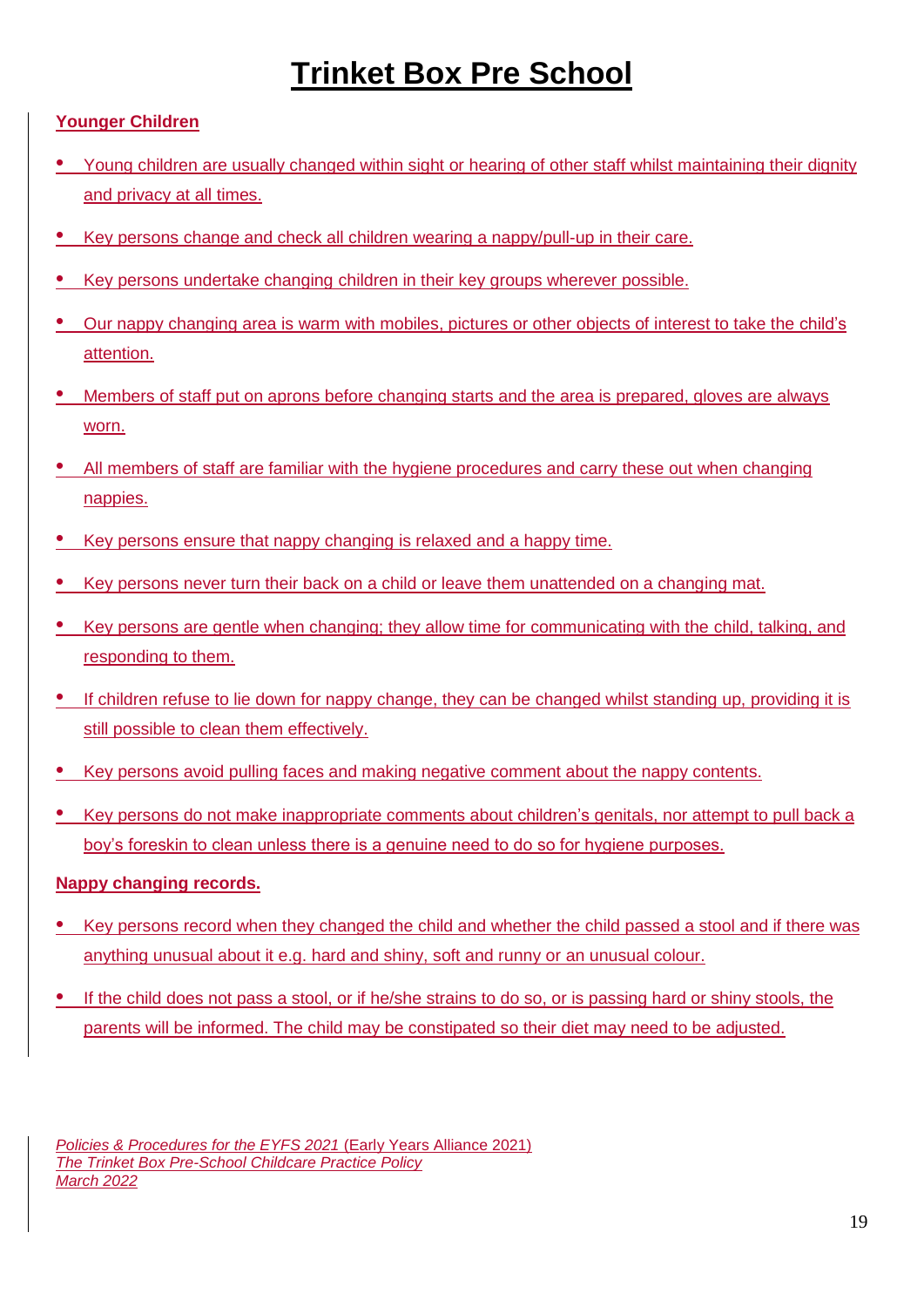- A stool that is an unusual colour can usually be related to the food that was eaten, so it is important that this is noted. However, a stool that is black, green or very white indicates a problem, and the child should be taken to the doctor.
- Very soft, watery stools are signs of diarrhoea; strict hygiene needs to be carried out in cleaning the changing area to prevent spread of infection. The parent should be called to inform them, and that if any further symptoms occur they may be required to collect their child.
- Sometimes a child may have a sore bottom. This may have happened at home as a result of poor care; or the child may have eaten something that, when passed, created some soreness. The parent can supply a barrier cream and authorisation to administer this can be given on the enrolment form. However, if a medicated nappy cream such as Sudocrem is to be administered, this must be recorded as per procedure 04.2 Administration of medicine.

### **Toileting**

- Young children are encouraged to take an interest in using the toilet; they may just want to sit on it and talk to a friend who is also using the toilet.
- They are encouraged to wash their hands and have soap and paper towels to hand.
- Wipes or cotton wool and water are used to clean the child. These are provided by the parents.
- Older children use the toilet when needed and are encouraged to be independent.
- Members of staff do not wipe older children's bottoms unless there is a need, or unless the child has asked.
- Parents are encouraged to provide enough changes of clothes for 'accidents' when children are potty training.
- If young children are left in wet or soiled nappies/pull-ups in the setting, this may constitute neglect and will be a disciplinary matter.

### **09.10 Promoting positive behaviour**

Positive behaviour is located within the context of the development of children's personal, social and emotional skills and well-being. A key person who understands children's needs, their levels of development, personal characteristics, and specific circumstances, supports this development. This ensures children's individual needs are understood and supported. Settling into a new environment is an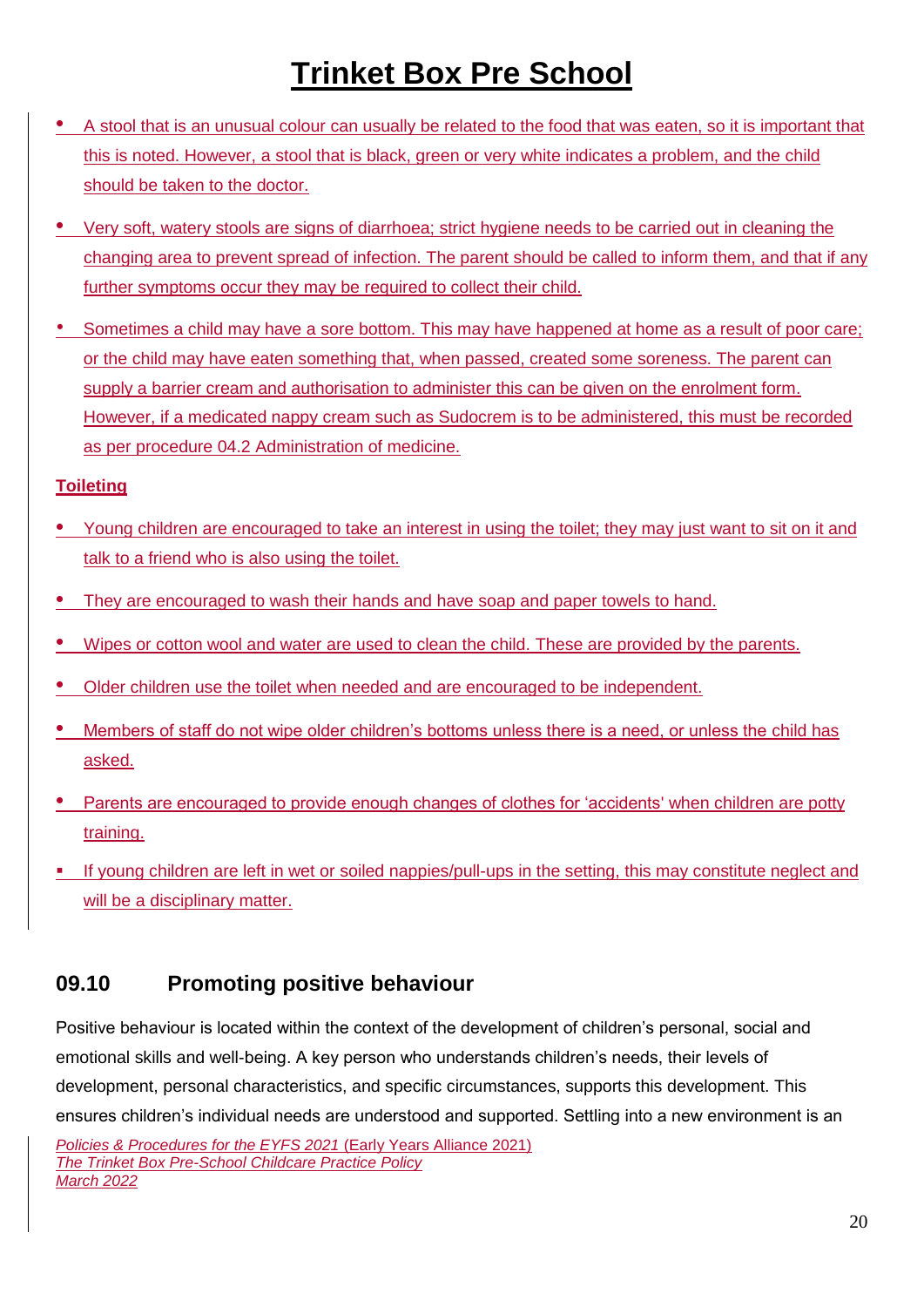emotional transition for young children especially as they learn to develop and master complex skills needed to communicate, negotiate and socialise with their peers. Skills such as turn taking and sharing often instigate minor conflicts between children as they struggle to deal with powerful emotions and feelings. During minor disputes, key persons help children to reflect and regulate their actions and, in most instances, children learn how to resolve minor disputes themselves. However, some incidents are influenced by factors, requiring a strategic approach especially if the behaviour causes harm or distress to the child or others. These situations are managed by the Manager/Deputy Manager/key person using a stepped approach which aims to resolve the issue and/or avoid the behaviour escalating and causing further harm.

This is an unsettling time for young children. Practitioners are alert to the emotional well-being of children who may be affected by the disruption to their normal routine. Where a child's behaviour gives cause for concern, practitioners take into consideration the many factors that may be affecting them. This is done in partnership with the child's parents/carers and the principles of this procedure are adhered to

The setting manager will:

- help staff to implement the procedure for promoting positive behaviour in their everyday practice
- advise staff on how to address behaviour issues and how to access expert advice if needed

#### **Rewards and sanctions**

Children need consistent messages, clear boundaries and guidance to naturally manage their behaviour through self-reflection and control.

We work with the parents to teach the child, using praise, stickers and personalised charts as an incentive.

Children are never labelled, criticised, humiliated, punished, shouted at or isolated by removing them from the group to be left in 'time out' or on a 'naughty chair'. If a child is distressed or causing harm to others, it may help to remove them from the immediate environment where the incident occurred. They should be taken to a quiet area, using the 'thinking mat' to sit and talk about and reflect on their behaviour. The child will remain there for up to 4 minutes (1 year-minute for every year year they have been alive) to help them calm down. Physical punishment of any kind is never used or threatened which could adversely affect a child's well-being. If staff become aware that another person has given corporal punishment to a child, they follow 06 Safeguarding children, young people and vulnerable adults procedures. Physical intervention to safeguard a child/children must be carried out as per the guidance in this procedure.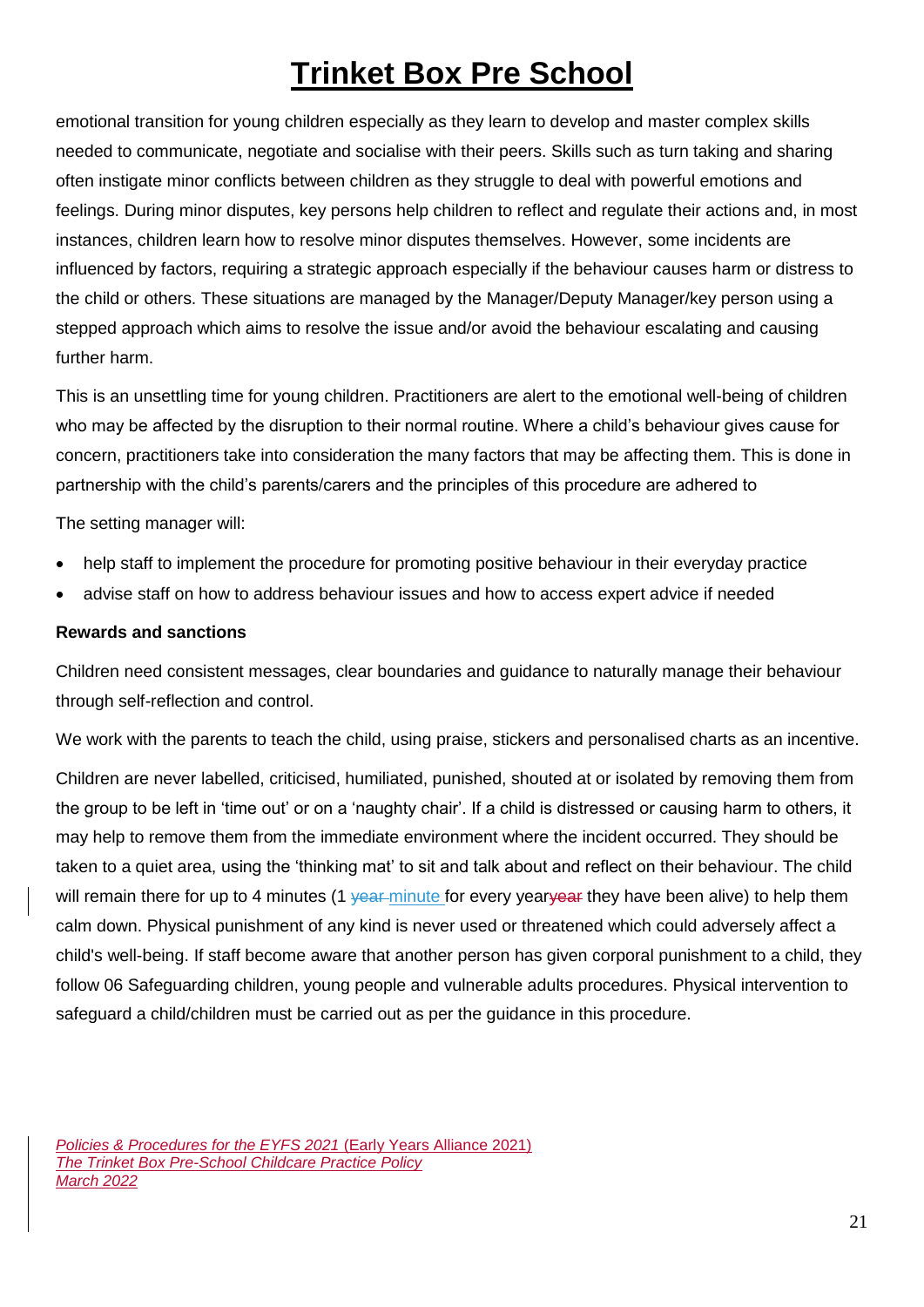#### **Step 1**

- The setting manager, and other relevant staff members are knowledgeable with, and apply the procedure 09.10 Promoting positive behaviour.
- Unwanted behaviours are addressed using an agreed and consistently applied approach to deescalate situations
- Behaviours that result in concern for the child and/or others must be discussed by the key person, SENCo/setting manager. During the meeting the key person must use their all-round knowledge of the child and family to share any known influencing factors such as a new baby in the family, child and/or parental illness, underlying additional needs to help place the child's behaviour into context.
- Appropriate adjustments to practice must be agreed within the setting. If relevant, a risk assessment should be carried out.
- If the adjustments are successful and the unwanted behaviour does not reoccur or cause concern then normal monitoring can resume.

#### **Step 2**

- If the behaviour remains a concern, then the key person and Manager must liaise with the parents to try to discover possible reasons for the behaviour and to agree next steps. If relevant and appropriate the views of the child must be sought and considered to help identify a cause.
- If a cause for the behaviour is not known or only occurs whilst in the setting, then the setting manager must suggest using a focused intervention approach to identifying a trigger for the behaviour such as the ABC approach, i.e. Antecedents – what happened before; Behaviour – what was the behaviour observed; Consequences – what happened after the event.
- If a trigger is identified, then the manager and key person must meet with the parents to plan support for the child through a graduated approach, seeking SEN support if necessary**.**
- Aggressive behaviour by children towards other children will result in a staff member intervening immediately to stop the behaviour and prevent escalation using the agreed initial intervention approach. If the behaviour has been significant or may have a detrimental effect on the child, the parents of the victim of the behaviour and the parents of the perpetrator must be informed. If the setting has applied a physical intervention, they must follow the guidance as set out in this policy. A record of discussions is made and parents are asked to sign.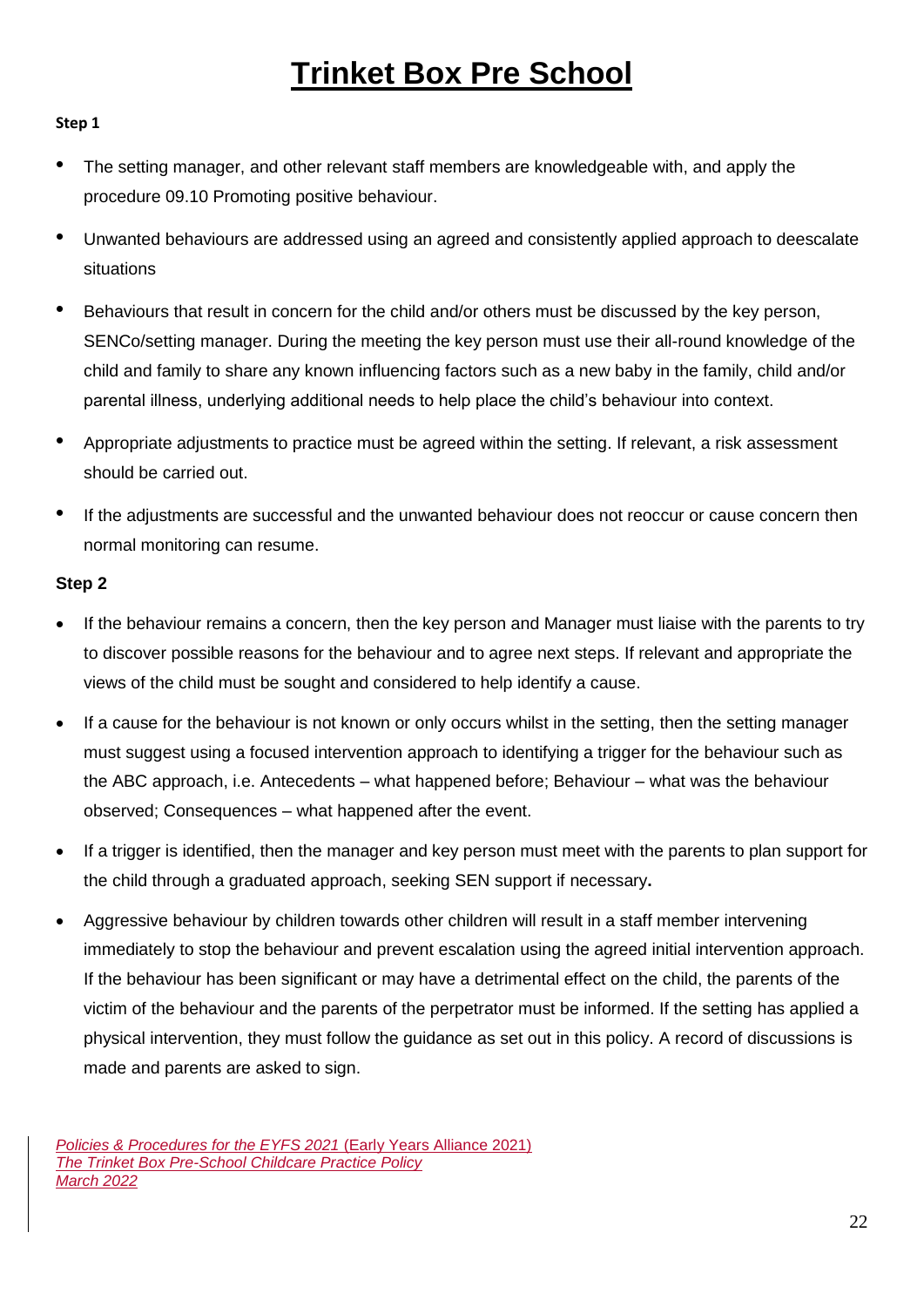- Parents must also be asked to sign risk assessments where the risk assessment relates to managing the behaviour of a specific child.
- If relevant, actions for dealing with the behaviour at home are agreed with parents and incorporated into the action plan. Other staff are informed of the agreed interventions and help implement the actions. The plan must be monitored and reviewed regularly by the key person/Manager/SENCo until improvement is noticed.
- Incidents and intervention relating to unwanted/challenging behaviour by children must be clearly and appropriately logged and the parent should countersign.

#### **Step 3**

If despite applying initial intervention to deescalate situations and focused interventions to identify triggers the child's behaviour continues to occur and/or is of significant concern, the Manager/SENCo and key person invite the parents to a meeting to discuss external referral and next steps for supporting the child. It may be agreed that the setting request support from the Early Help team and/or other specialist services such as the Area SENCo. This will help address most developmental or welfare concerns. If the behaviour is part of other welfare concerns that include a concern that the child may be suffering or likely to suffer significant harm, safeguarding procedures 06 Safeguarding children, young people and vulnerable adults procedures must be followed immediately.

- Advice provided by external agencies is incorporated in 09.11 SEN Support: Action Plan and regular multi-disciplinary meetings held to review the child's progress.
- If a review determines a statutory assessment may be needed then all relevant documentation must be collected in preparation for an Education Health and Care Assessment which may lead onto an Education, Health and Care Plan.

### **Use of physical intervention**

Staff will already use different elements of physical contact with a child as part of their interaction in the setting especially when they are comforting a child or giving first aid. However, physical intervention to keep a child or other children safe is different and should only be applied in exceptional circumstances.

The EYFS states that it physical intervention from a staff member towards a child may be used for the purposes of "averting immediate danger of personal injury to any person (including the child) or to manage a child's behaviour if it is absolutely necessary".

Staff must do all they can to avoid using a physical intervention because this is not the preferred way of addressing children's behaviour.

*Policies & Procedures for the EYFS 2021* (Early Years Alliance 2021) *The Trinket Box Pre-School Childcare Practice Policy March 2022*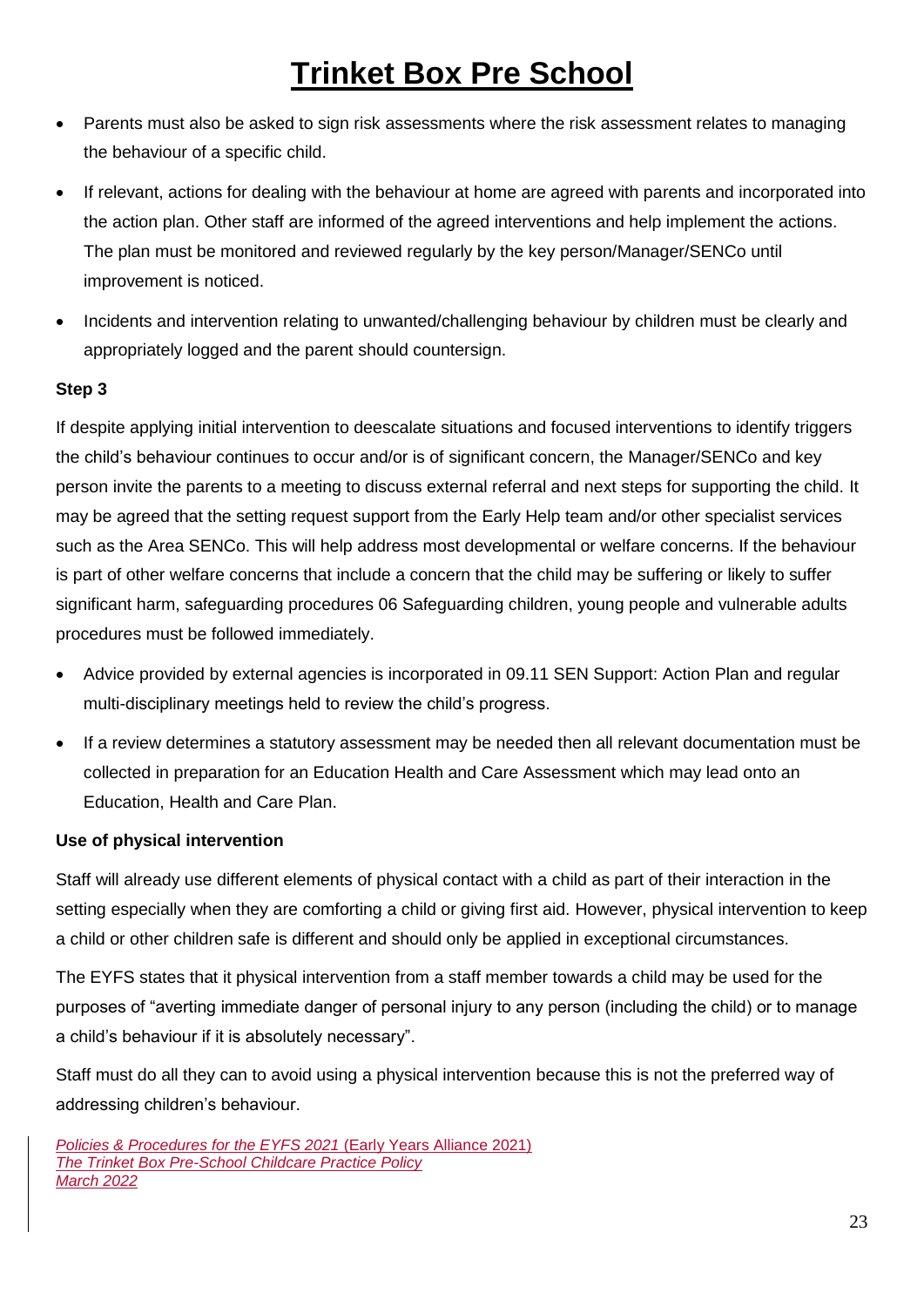To offer protection to children a range of appropriate graded interventions may be needed before physical intervention is applied. Most single incidents such as a child throwing a book on the floor or kicking a chair usually only require a verbal intervention from a member of staff. In other situations, an intervention can be applied through mechanical and environmental means such as locking doors and stair gates. This usually

stops a situation escalating. However, there will be some situations where a child places themselves or others in danger which requires an immediate need for the use of both verbal and physical intervention. If a single or persistent incident requires a physical intervention such as physical handling from a staff member towards a child, then this is used intentionally to restrict a child's movement against their will. In most cases this can be applied through the use of the adult's body gently and safely blocking the child from access to danger or to prevent danger.

To physically intervene, a practitioner may use "reasonable force" to protect a child from injuring themselves or others. Legally a practitioner may also use reasonable force to prevent a child from damaging property. However, we would expect that in instances of damaging physical property a child would only experience a physical intervention if the broken property presented a risk or is high value.

If a situation arises which requires urgent physical hands-on intervention this is best applied by the staff who knows the child well such as their key person who is more able to calm them or use other known methods for defusing situations without physical intervention. The manager may intervene if the situation escalates.

### **Physical handling**

We use the principle of applying reasonable minimal force and handling in proportion to the situation. Staff use as little force as necessary to maintain safety. This intervention should only be used for as short a period as possible to keep the child safe and maintain well-being by aiming for:

- keeping the child's safety and well-being paramount
- a calm, gentle but firm approach and application of the intervention
- never restricting the child's ability to breathe
- side-by-side contact with the child
- no gap between theirs or the child's body
- keeping the adults back as straight as possible
- avoiding close head-to-head positioning to avoid injury to the child and themselves (head butting)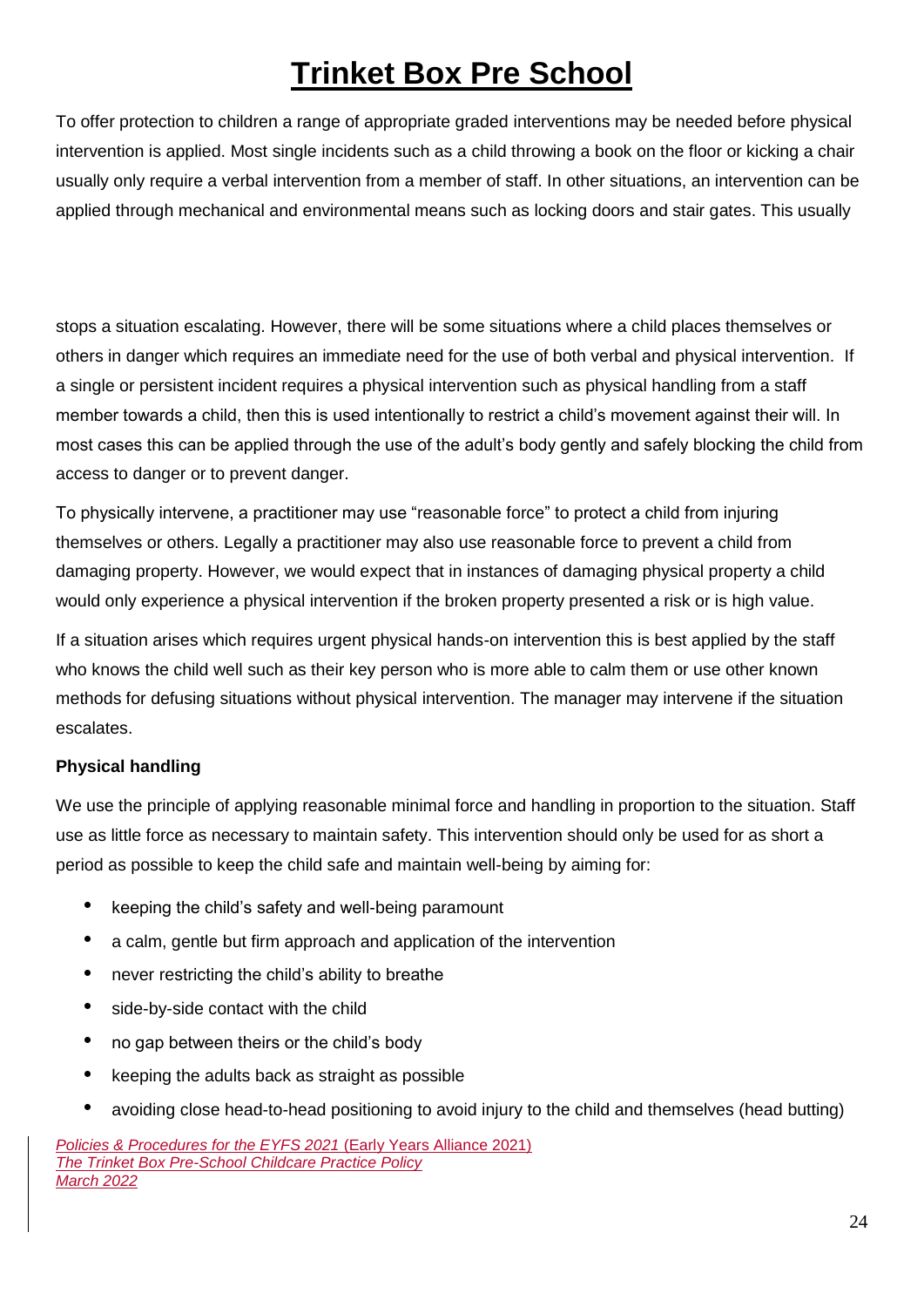- only holding the child by their 'long' bones to avoid grasping at the child's joints where pain and damage are most likely to occur
- avoiding lifting the child unless necessary
- reassuring the child and talking about what has happened
- only applying a physical intervention on a disabled child if training or preferred method is provided from a reputable external source e.g. British Institute of Learning Disabilities [www.bild.org.uk/](http://www.bild.org.uk/)

### **Risks**

There are risks associated with any physical intervention and handling of a child. The younger and more vulnerable a child may be, the greater risk to the child of using physical intervention towards them. However, there are also risks to children associated with not intervening physically; for instance, if a practitioner did not take hold of a child by the wrist, they may have run into the path of a fast-moving car.

Before intervening physically to protect a child from immediate harm a practitioner needs to decision make in a split second, considering the following factors. This is described as dynamic risk assessment.

- What is the immediate risk to this child if I do not intervene now?
- What might the risks be if I do intervene? If this was my child, what would I want someone looking after them to do in this situation?
- What is the minimum level of intervention that will be effective here? How can I do this as gently as possible for as short a time as possible and how am I going to manage myself to stay calm?

### **Recording**

Any instance of physical intervention is fully recorded immediately and reported to the manager. This is written in our incident book and countersigned by the parent when they collect their child as confirmation that they have been notified. An individual risk assessment should be completed after any physical intervention with a child which considers the risks and likelihood of such behaviour re-occurring and how this will be managed. The risk assessment should be agreed and signed by parents.

#### **Challenging unwanted behaviour from adults in the setting**

We do not tolerate behaviour demonstrating dislike, prejudice, discriminatory attitudes or action towards any individual/group. This includes those living outside the UK (xenophobia). This also applies to behaviour towards specific groups of people and individuals who are British Citizens residing in the UK.

*Policies & Procedures for the EYFS 2021* (Early Years Alliance 2021) *The Trinket Box Pre-School Childcare Practice Policy March 2022*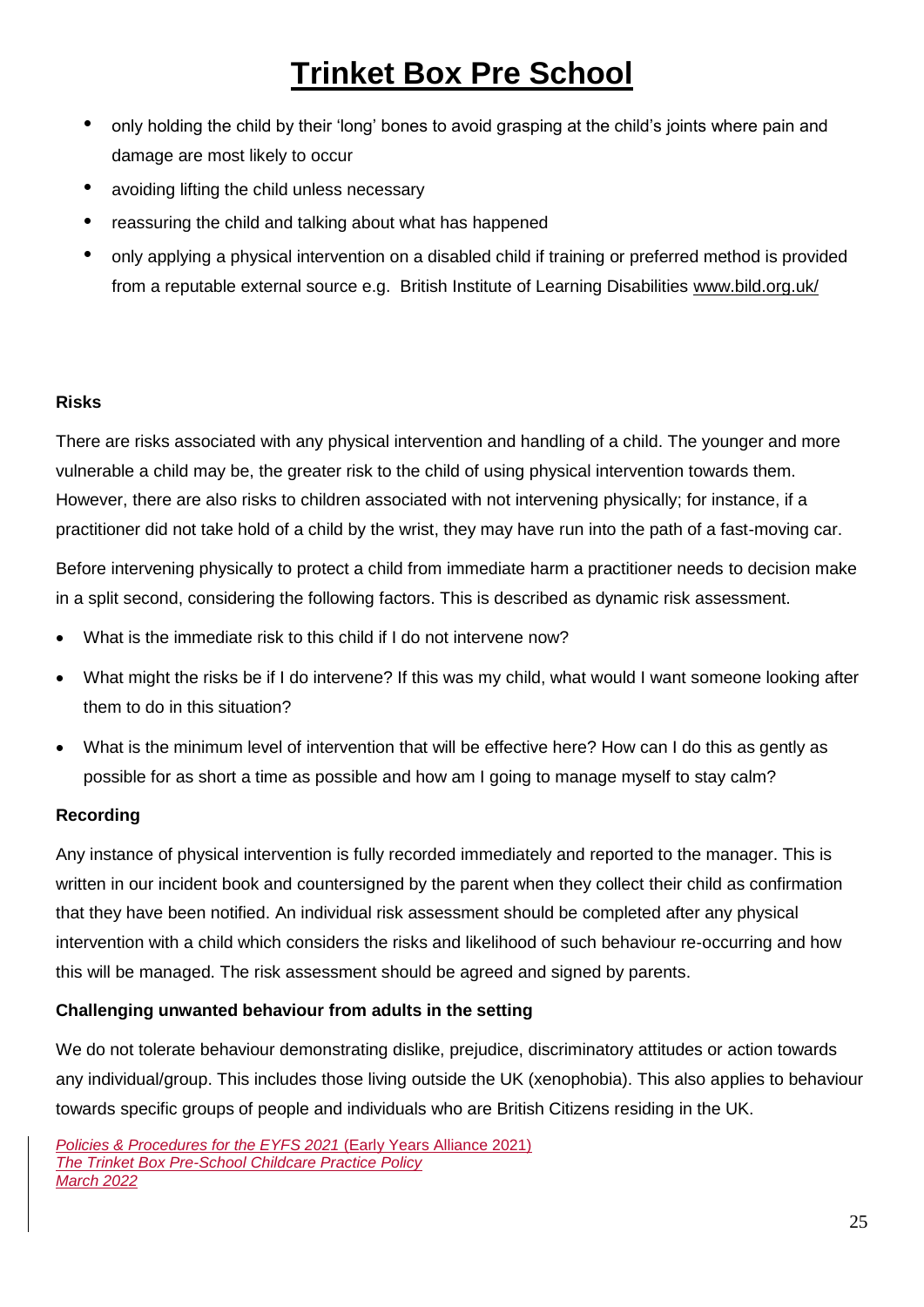Allegations of discriminatory remarks or behaviour made in the setting by any adult will be taken seriously. The perpetrator will be asked to stop the behaviour and failure to do so may result in the adult being asked to leave the premises. Where a parent makes discriminatory or prejudice remarks to staff at any time, or other persons while on the premises, this is recorded on the child's file and is reported to the setting manager. The procedure is explained and the parent is asked to comply while on the premises. An 'escalatory' approach will be taken with those who continue to exhibit this behaviour. The second stage comprises of a letter to the parent requesting them to sign a written agreement not to make discriminatory remarks or behave in discriminatory or prejudice ways; the third stage may be considering withdrawing the child's place.

## **09.11 Identification, assessment and support for children with SEND**

We have regard for the Special Educational Needs and Disability (SEND) (DfE and DoH 2015) which states that local authorities must ensure that all early years providers that they fund in the maintained, private, voluntary and independent sectors are aware of the requirement on them to meet the needs of children with SEN and disabilities. When securing funded early education for two, three- and four-year-olds local authorities should promote equality and inclusion for children with disabilities or SEN; this includes removing barriers that prevent access to early education and working with parents to give each child support to fulfil their potential. We will review and update children's SEN support plans frequently to ensure their progress and well-being.

The term SEN support defines arrangements for identifying and supporting children with special educational needs and/or disabilities. We are required to offer appropriate support and intervention and to promote equality of opportunity for children that we care for. Children's SEND generally falls within the following four broad areas of need and support:

- communication and interaction
- cognition and learning
- social, emotional and mental health
- sensory and/or physical needs

Graduated approach

Initial identification and support (identifying special educational needs)

*Policies & Procedures for the EYFS 2021* (Early Years Alliance 2021) *The Trinket Box Pre-School Childcare Practice Policy March 2022*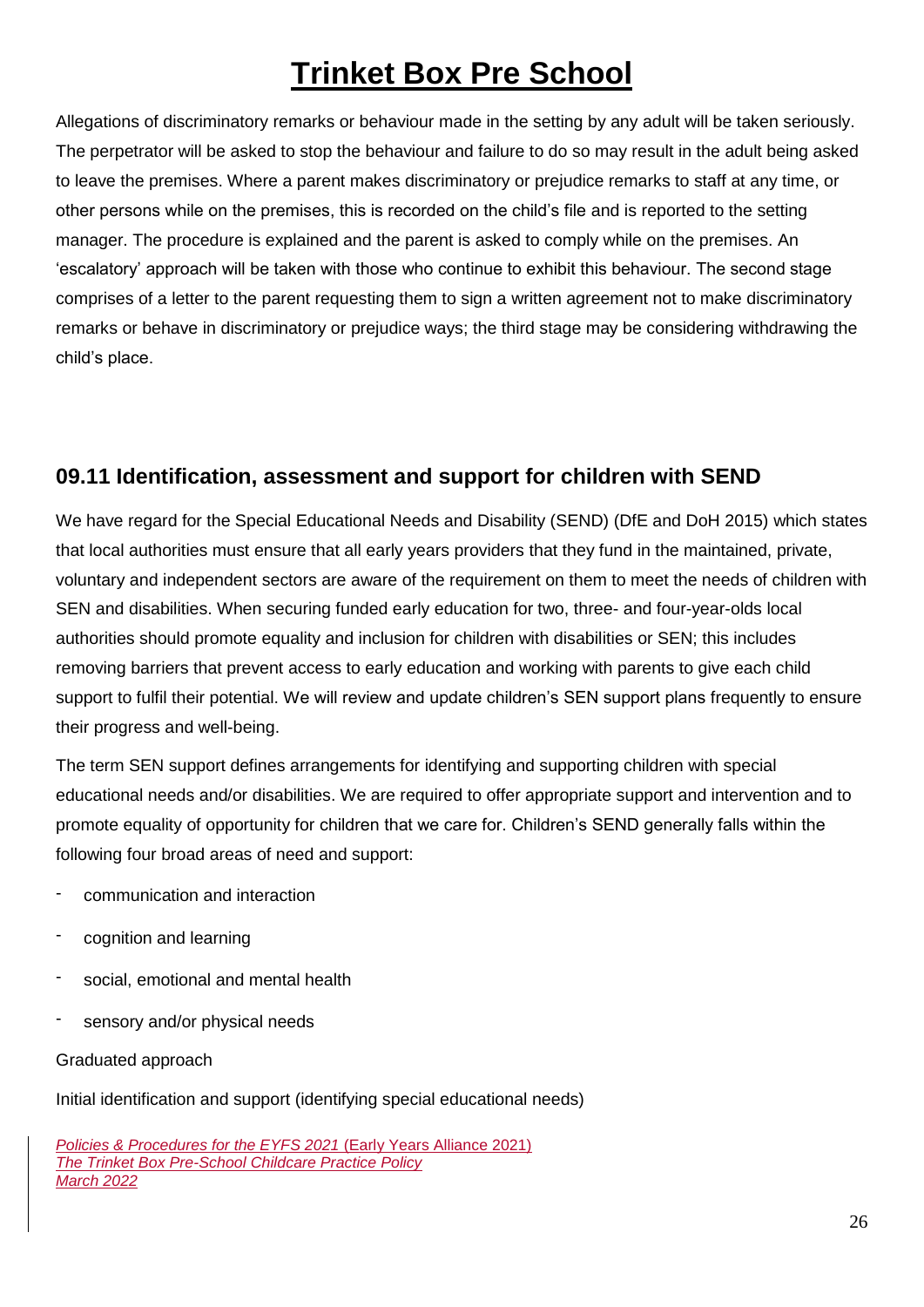- Ongoing formative assessment forms part of a continuous process for observing, assessing, planning and reviewing children's progress.
- Children identified as having difficulty with one or more area of development should be given support by applying some simple strategies and resources.
- For most children application of some simple differentiation approaches will be enough to build confidence and help the child develop.
- If despite applying differentiated strategies a child continues to struggle and is showing significantly more difficulty with learning than their peers or has a disability which requires specific adjustments, then the key person should raise a concern with the setting's SENCo/setting manager and this in turn can be discussed with the child's parents.

### **Observation and assessment of children's SEN**

Where a child appears to be behind expected levels, or their progress gives cause for concern, practitioners should consider all the information about the child's learning and development from within and beyond the setting.

- Information can be collated from formal checks such as the progress check at age two, observations from parents and observation and assessment by the setting of the child's progress.
- When specialist advice has been sought externally, this is used to help determine whether or not a child has a special educational need (SEN).
- The child's key person and SENCo/Manager use this information to decide if the child has a special educational need.
- If the decision is that the child does have a SEN and the parents are not already aware of a concern, then the information is shared with them. Once parents have been informed, they should be fully engaged in the process, contributing their insights to all future actions for their child.

### **Planning intervention**

 Everyone involved with the child should be given an opportunity to share their views. Parents should be encouraged to share their thoughts on the child's difficulties and be involved in the decision as to what will happen next.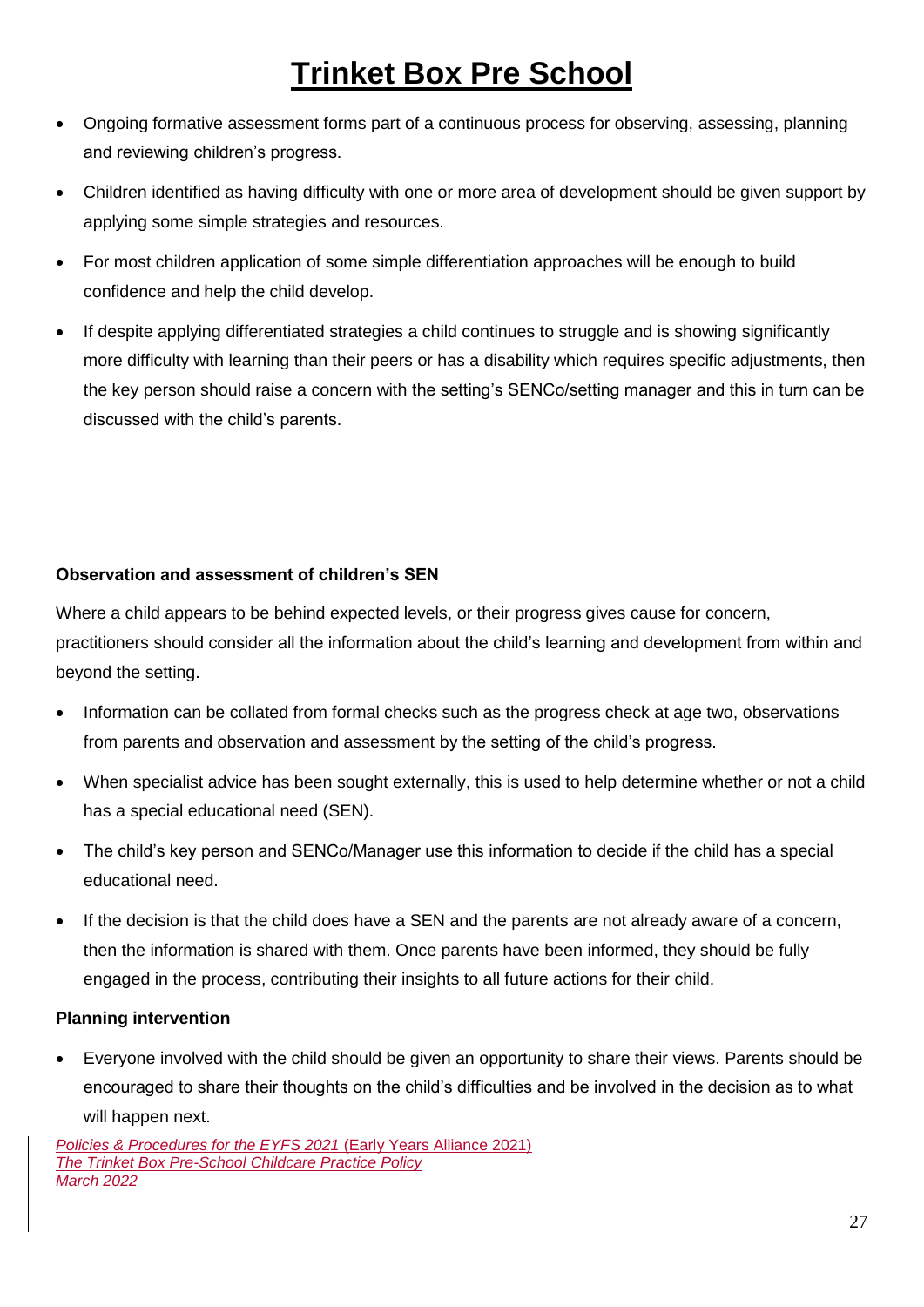A first intervention option may be to carry on with applying differentiated support and to review the child's progress at an agreed date. If the child's needs are more complex, then the decision maybe to go straight ahead and prepare an ISP (individual support plan).

#### **Involving the child**

- The SEND Code of Practice supports the rights of children to be involved in decisions about their education.
- Inclusion of children with SEND helps build self-confidence and trust in others.
- Ascertaining children's views may not be easy, a range of strategies will be needed.
- Accurate assessment helps identify children's strengths and possible barriers to learning.
- The key person and setting manager/SENCo work in partnership with parents and other agencies to involve the child wherever appropriate.
- Children are involved at appropriate stages of the assessment and to their level of ability.
- Establishing effective communication is essential for the child's involvement.

#### **SEN action plan**

- An Individual Support plan, should show what support is required to help achieve outcomes for the child and detail the frequency of these interventions and who will apply them and with what resources.
- A review date (normally every 6 weeks) should be agreed with the parents so that the child's progress can be reviewed against expected outcomes and next steps agreed.
- A copy of the plan is stored in the child's file so that any other member of staff or an inspector looking at the file will see how the child is progressing and what interventions have been or are being applied.
- If a child requires specific medical interventions during their time in the setting, a Health care plan form should also be completed and integrated into the general plans to ensure the child's medical needs are known and safely met.
- The action plan should provide an accessible summary of the child's needs, which can be used if further assessment is required including a statutory Education Health and Care (EHC) Assessment, and development of an EHC plan.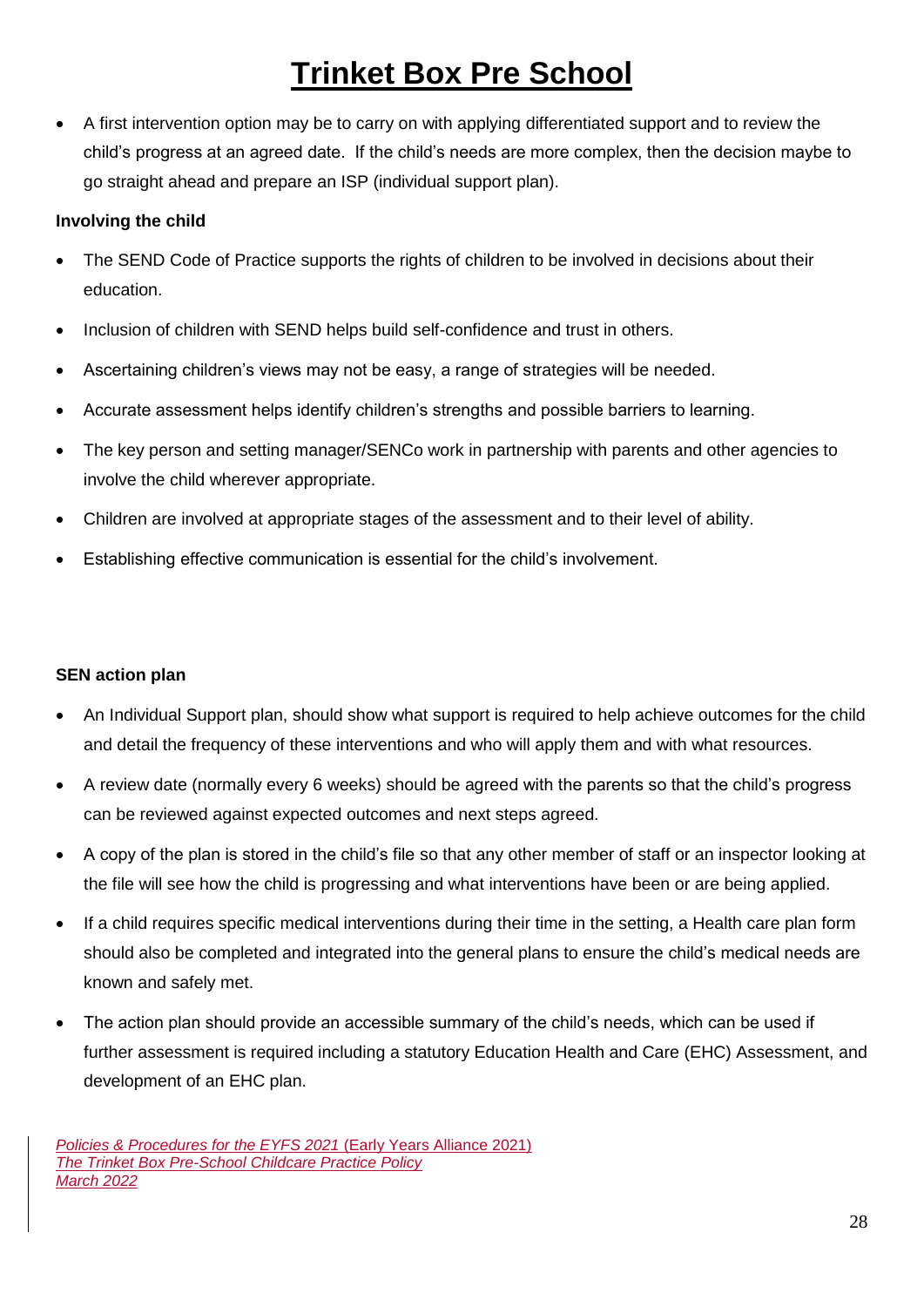#### **Drawing up a SEN action plan**

- If external agencies are already involved at this stage, then they should also be invited to help decide on what appropriate interventions are needed to help meet outcomes for the child. The SENCo/setting manager should take the lead in coordinating further actions including preparation of the action plan and setting short-term targets.
- Where there are significant emerging concerns (or an identified special educational need or disability) targeted action plans are formulated that relate to a clear set of expected outcomes and stretching targets.
- An Individual Support Plan, highlights areas in which a child is progressing well; areas in which some additional support might be needed and any areas where there is a concern that a child may have a developmental delay (which may indicate a special educational need or disability). It describes the activities and strategies the provider intends to adopt to address any issues or concerns.
- Planned intervention should be based on the best possible evidence and have the required impact on progress with longer-term goals covering all aspects of learning and development and shorter-term targets meeting goals.
- The plan should focus on the needs of the child, the true characteristics, preferences, and aspirations of the child and involvement of the parents with a clear set of targets and expected outcomes for the child. Effective planning at this stage should help parents and children express their needs, wishes, and goals:
	- focus on the child as an individual and not their SFN label
	- be easy for children to understand and use clear ordinary language and images, rather than professional jargon
	- highlight the child strengths and capacities
	- enable the child, and those who know them best, to say what they have done, what they are interested in and what outcomes they are seeking in the future
	- tailor support to the needs of the individual
	- organise assessments to minimise demands on families
	- bring together relevant professionals to discuss and agree together the overall approach
- If the child fails to make progress and multi-agency support is sought, then it is at this point that Early Help assessment should be considered.

*Policies & Procedures for the EYFS 2021* (Early Years Alliance 2021) *The Trinket Box Pre-School Childcare Practice Policy March 2022*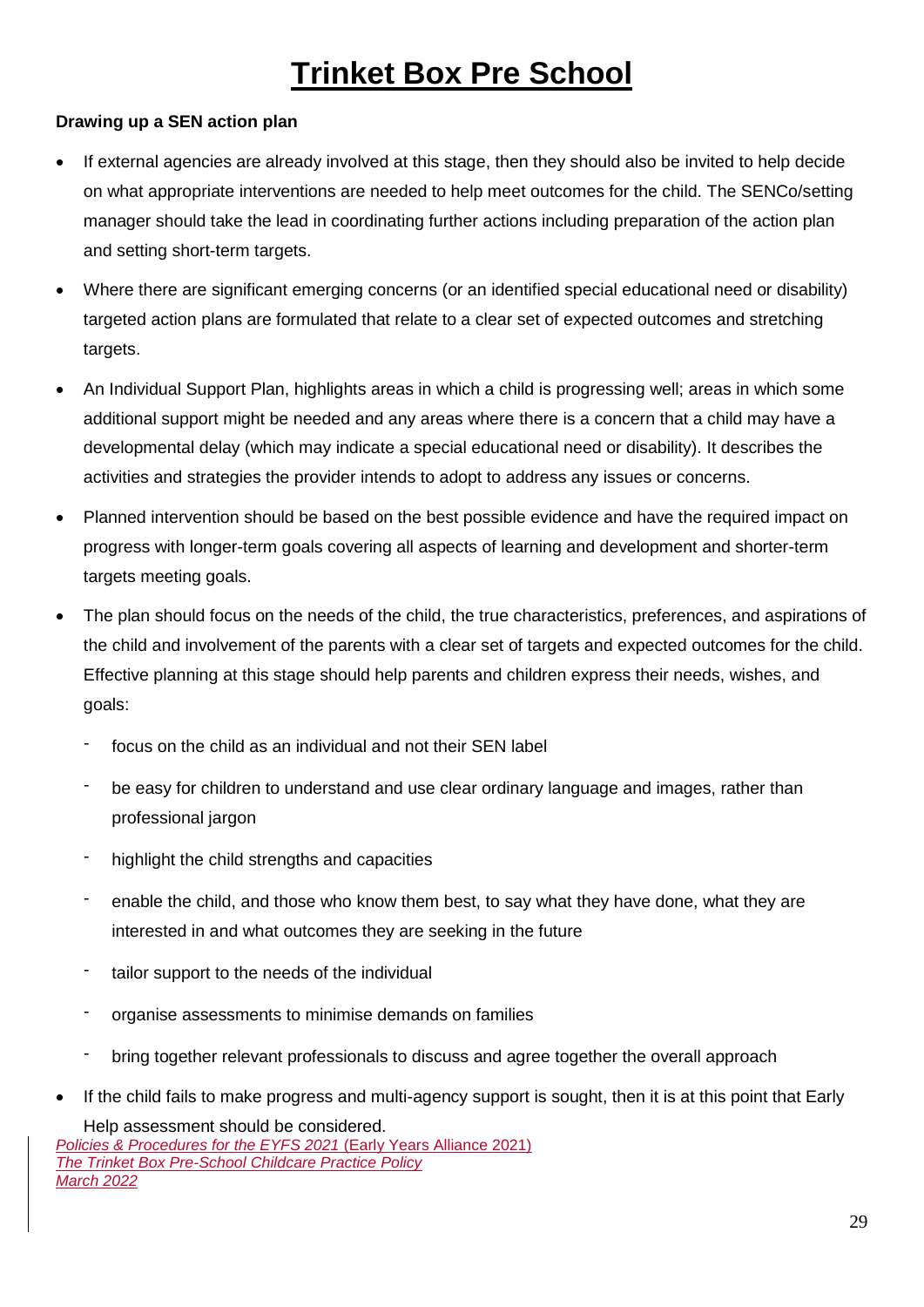### **Record keeping**

If a child has or is suspected of having a SEN, a dated record should be kept of:

- the initial cause for concern and the source of this information, (the progress check at age two and/or outcomes of previous interventions). Any observations from the settings SEN co-ordinator.
- the initial discussion with parents raising the possibility of the child's SEN
- the views of the parents and other relevant persons including, wherever possible, the child's views;
- the procedures followed with regard to the Code of Practice to meet the child's SEND e.g. SEN action plan, referrals to external agencies and for statutory assessment
- evidence of the child's progress and any identified barriers to learning
- advice from other relevant professionals; and all subsequent meetings with parents and other persons and any subsequent referrals

Records may include

- observation and monitoring sheets
- expressions of concern
- risk assessments
- access audits (01.1b)
- health care plans (including guidelines for administering medication)
- SEN action plans
- meetings with parents and other agencies
- additional information from and to outside agencies
- agreements with parents
- guidelines for the use of children's individual equipment; Early help CAF referrals
- referral to the local authority identifying a child's special educational needs and request for statutory Education, Health, Care (EHC) needs assessment; and a copy of an EHC plan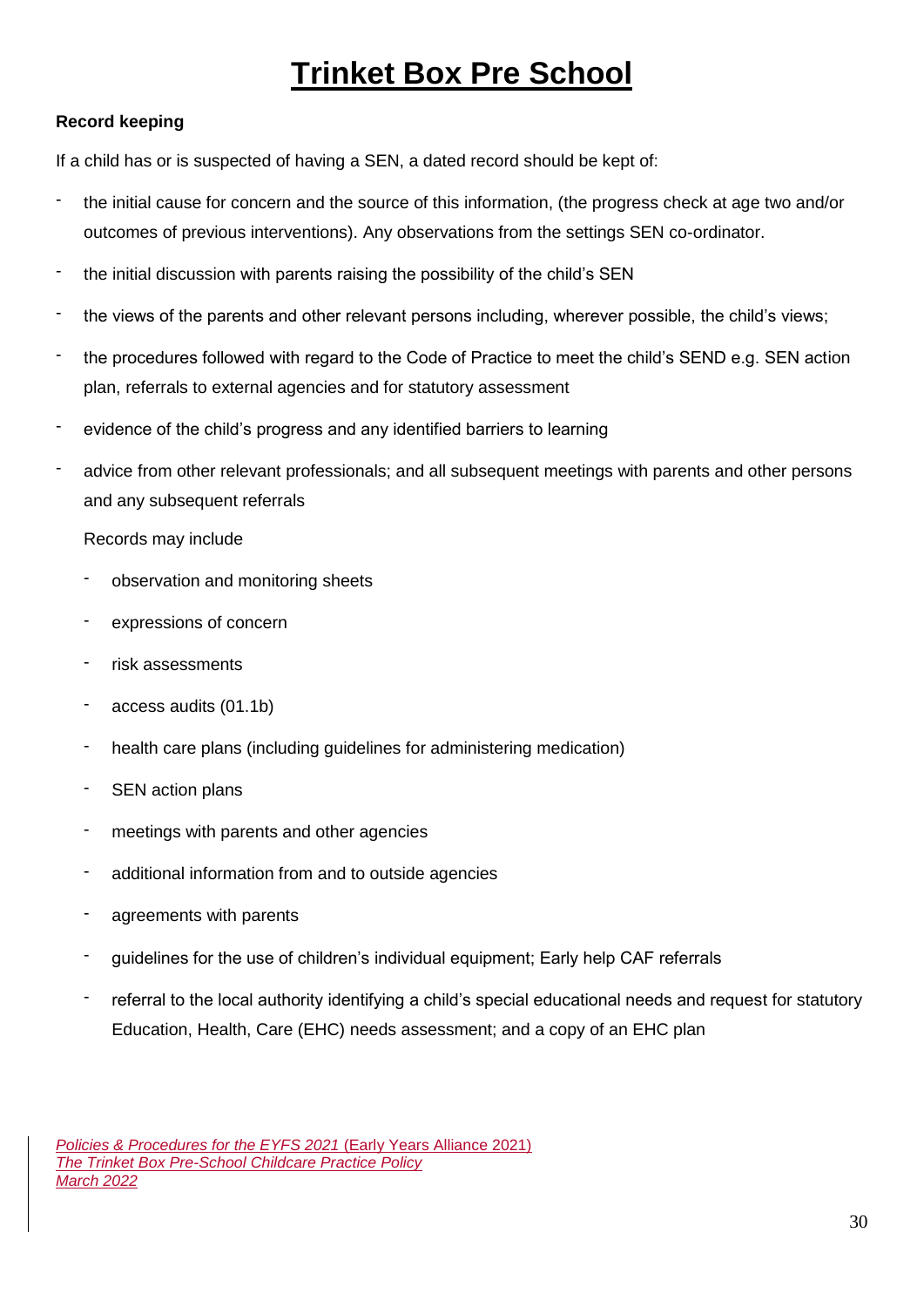### **Seeking additional funding/enhanced/top up**

If the child's needs cannot be met from within the setting's core funding, then it will be at this point that the evidence collated will be used to apply for top up/enhanced funding from the local authority's inclusion fund. If a new or existing child is disabled, then the setting should check if the family is in receipt or have applied for Disability Living Allowance. If so, the setting will be able to apply to their local authority for the local Disability Access Fund.

### **Statutory education, health and care (EHC) assessment and plan**

### **Statutory assessment**

- If a child has not made progress, then the next steps may be for the child to undergo an Education, Health and Care Assessment.
- If a child is under compulsory school age, the local authority will conduct an EHC needs assessment if they consider that the child's needs cannot be met within the resources normally available to the early years setting.
- Children aged under age two are eligible where an assessment has indicated that the child is likely to have SEN which requires an EHC plan when they reach compulsory school age.
- When a child's needs appear to be sufficiently complex, or the evidence suggest specialist intervention then the local authority is likely to conclude that an EHC plan is necessary
- The local authority should fully involve the parent and must seek advice from the setting in making decisions about undertaking an EHC assessment and preparing an EHC plan.
- Settings should prepare by collating information about the child's SEND including:
	- documentation on the child's progress in the setting
	- interventions and support provided to date
	- evidence of external agency assessment, support and recommendations
	- parental views and wishes (and where appropriate those of the child)

The information will then be submitted to the local authority to allow them to accurately assess the child in the context of the support already given.

 The local authority must inform the child's parents of their decision within six weeks of receiving a request for an assessment and give its reasons for their decision. If the local authority decides to conduct an assessment, it must ensure the child's parents are fully included right from the beginning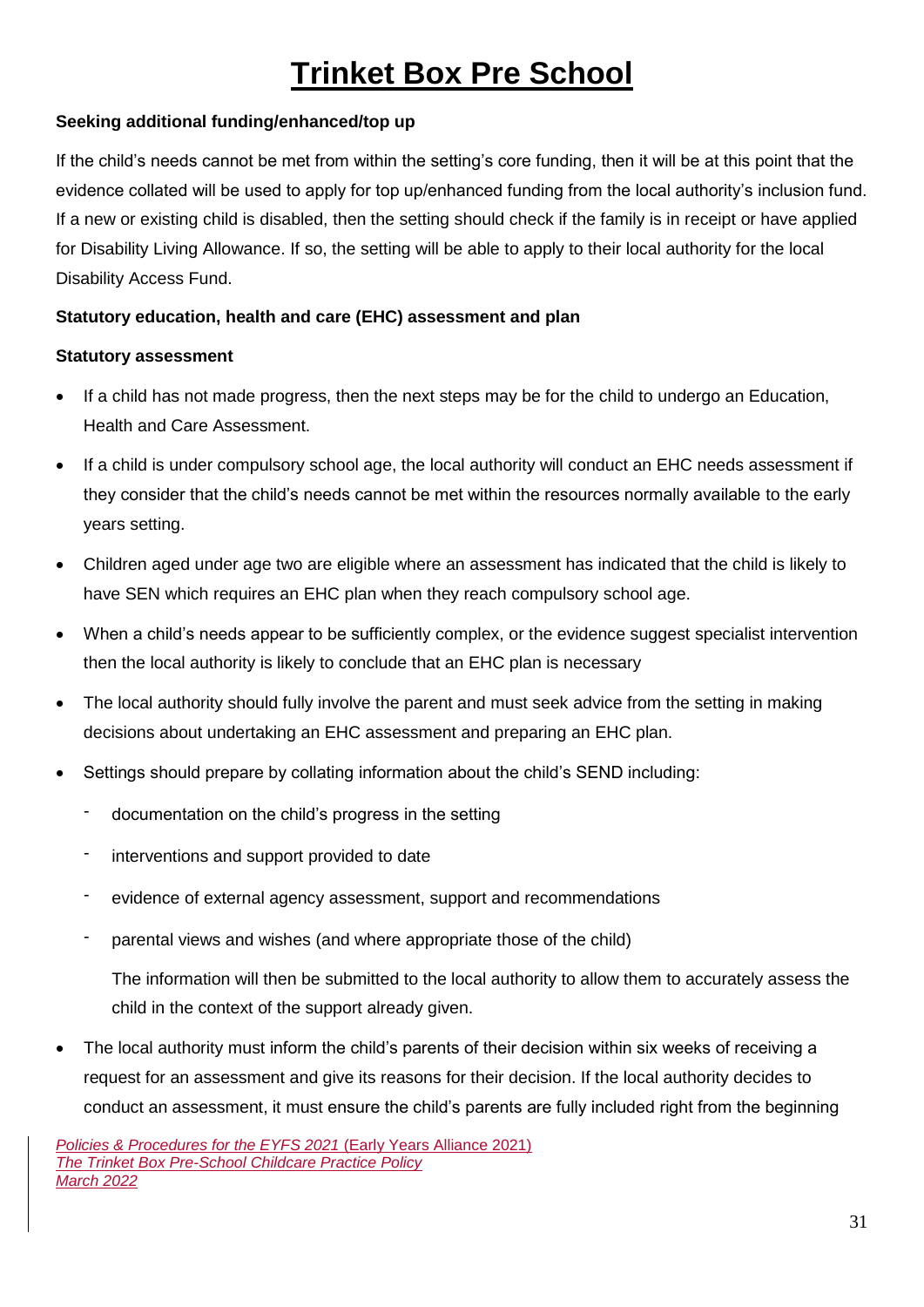and are invited to contribute their views. If the local authority subsequently decides not to conduct an assessment it must then inform the parents of their right to appeal that decision, of the requirement for them to consider mediation should they wish to appeal.

- If the local authority decides that a statutory EHC plan is not necessary, it must notify the parents and inform the provider, giving the reasons for the decision. This notification must take place within 16 weeks of the initial request or of the child having otherwise been brought to the local authority's attention.
- If the decision following an assessment is to compile an EHC plan the local authority should consult collaboratively with the parents in the preparation of the plan ensuring that their views and their child's preferences are taken into account and that plans describe positively what the child can do and has achieved to date.
- Plans are evidenced based and focus on short term outcomes and long-term aspirations for the child including family and community support. Parents have the right to request a particular provision for their child to be named within their EHC plan.
- If an early years setting is named, the local authority must fund this provision. They cannot force a setting to take a child and can only name the provision in the EHC if the setting agrees.
- Local authorities should consider reviewing an EHC plan for a child under age five at least every three to six months. Such reviews would complement the duty to carry out a review at least annually but may be streamlined and not necessarily require the attendance of the full range of professionals, depending on the needs of the child. The child's parents must be fully consulted on any proposed changes to the EHC plan and made aware of their right to appeal to the Tribunal.

#### **External intervention and support**

Where external agency intervention has been identified to help support a child with SEND then this intervention should be recommended in writing by a suitably reliable source such as a speech and language therapist, paediatrician or educational psychologist.

## **09.12 Transition to school**

Moving on to school is a major transition in a child's life involving separation from familiar adults and children. Older children have a more secure understanding of 'people permanence' and are able to approach new experiences with confidence. However, they need preparation if they are to approach transition to school with confidence and an awareness of what to expect.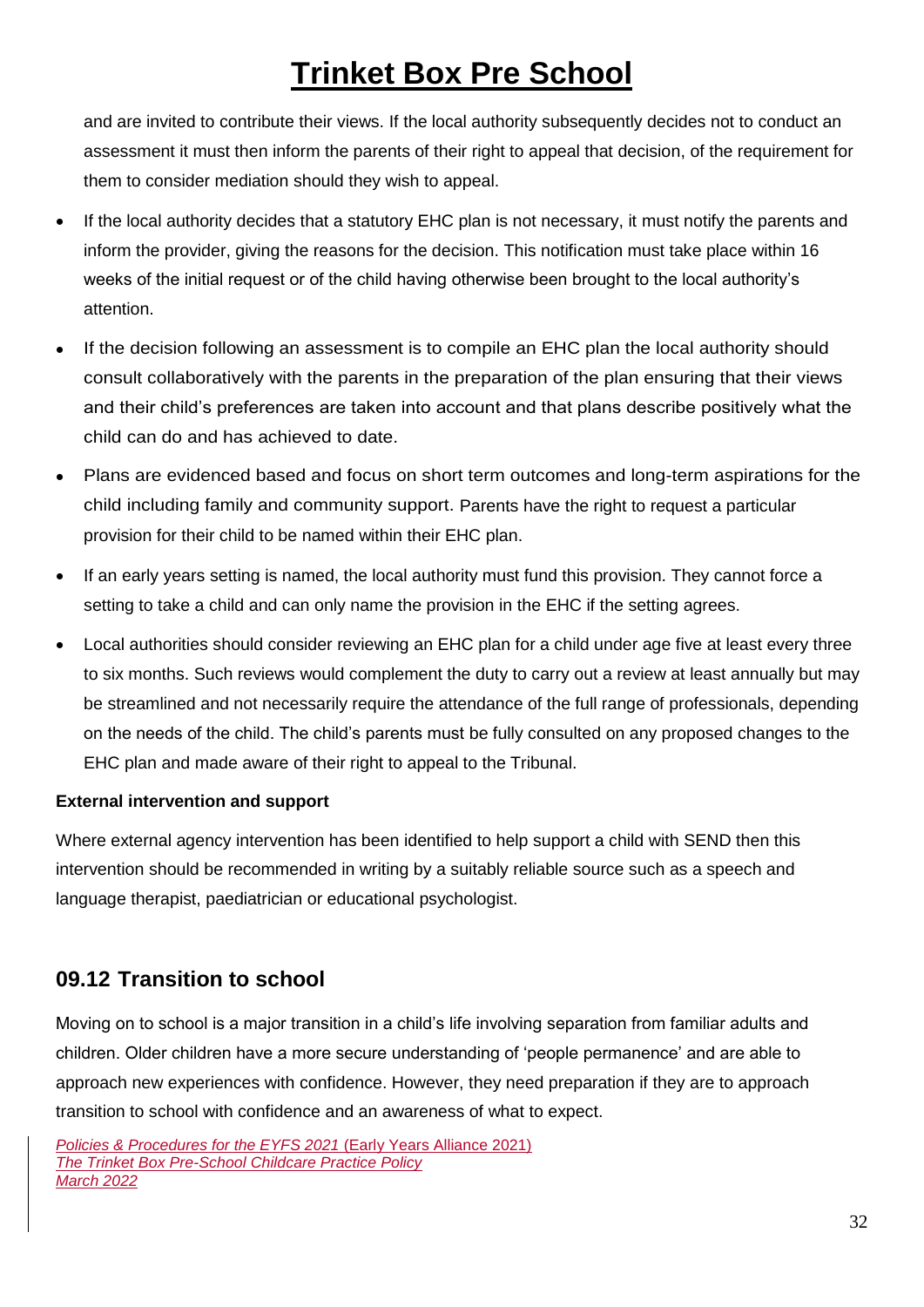#### **Partnership with schools**

- Details of the school that a child will be attending are noted along with the name of the reception class teacher (if known).
- Every effort is made to forge and maintain strong links with all schools that children may attend. The setting manager will approach schools in order to open lines of communication where these have not previously existed.
- Members of staff develop a consistent approach to transition with teachers, parents and children. They help to reassure the change that this is a positive change.
- Teachers are welcomed into the setting and sufficient time is made for them to spend both with the child, their parents and with the key person, to discuss and share information that will support the child's transition to school.
- The child's learning journey record is forwarded to the school along with other information that will aid transition and settling in. Tapestry records are exported to both new school (if they use this system) and parents.
- Any action plans relating to a child's additional needs are also shared, where this is in place.
- Other formal documentation such as safeguarding information is prepared in line with procedure 07.4 Transfer of records.

#### **Partnership with parents**

- Key persons will discuss with parents how they are preparing their child for school and will share information about how the setting is working in partnership with the school to aid transition.
- Key persons will make clear to parents the information that will be shared with the school, for example, information regarding child protection and work that has taken place to ensure the child's welfare.

### **Increasing familiarity for children**

- Where the setting is on, or adjacent to a school site, there will be opportunities for children to become familiar with staff and school premises, for example shared use of outdoor and indoor spaces, activities and resources.
- Where possible, the key person will take the child to visit the new school, if this is the school's transition policy. However, this may not be possible if the new school is 'off site'.
- *Policies & Procedures for the EYFS 2021* (Early Years Alliance 2021) *The Trinket Box Pre-School Childcare Practice Policy March 2022* If there are several schools in a catchment area, or the setting is not within a reasonable distance of the school, other means of familiarisation will be explored. This could be through videos, photographs or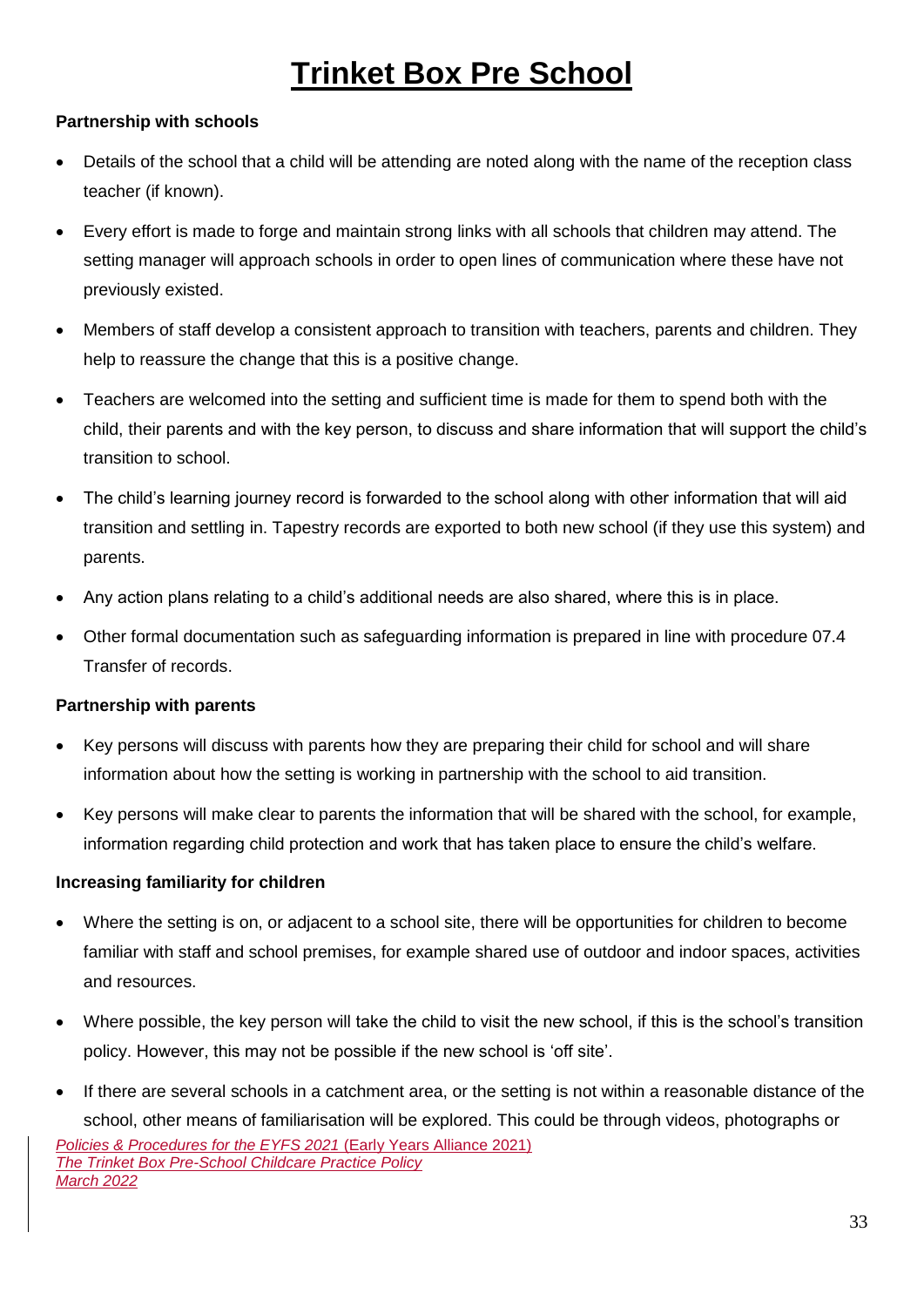other information about the school that can be shown within the setting. Staff may borrow resources from the schools or parents and will use these with the children.

#### **Preparing children for leaving**

- Children and parents form bonds with adults and children in the setting and will need preparation for separating from the relationships they have formed.
- Parents should not be discouraged from bringing the child for the occasional brief visit, as separations often take time to complete. Sometimes children need the reassurance that their nursery/pre-school is still there and that they are remembered.

#### **09.15 Progress check at age two**

- The key person is central to the progress check and must be the person completing it.
- The progress check is completed when the child is between 26 and 36 months old. The child should be attending the setting for at least 1 term before the check is completed. This is to enable the key person to get to know the child well. They cannot make an accurate summary over a very short time.
- The setting will liaise with the parents for any information to be clarified.

#### **Completing the progress check at age two**

- On-going observational assessment informs the progress check and must be referred to.
- Children's contributions are included in the report. Staff must be 'tuned in' to the ways in which very young children, or those with speech or other developmental delay or disability, communicate.
- Where any concerns about a child's learning and development are raised these are discussed with the parents, the SENCo and the setting manager.
- If concerns arise about a child's welfare, they must be addressed through safeguarding children, young people and vulnerable adults procedures.
- The key person must be clear about the aims of the progress check as follows:
	- to review a child's development in the three prime areas of the EYFS
	- to ensure that parents have a clear picture of their child's development